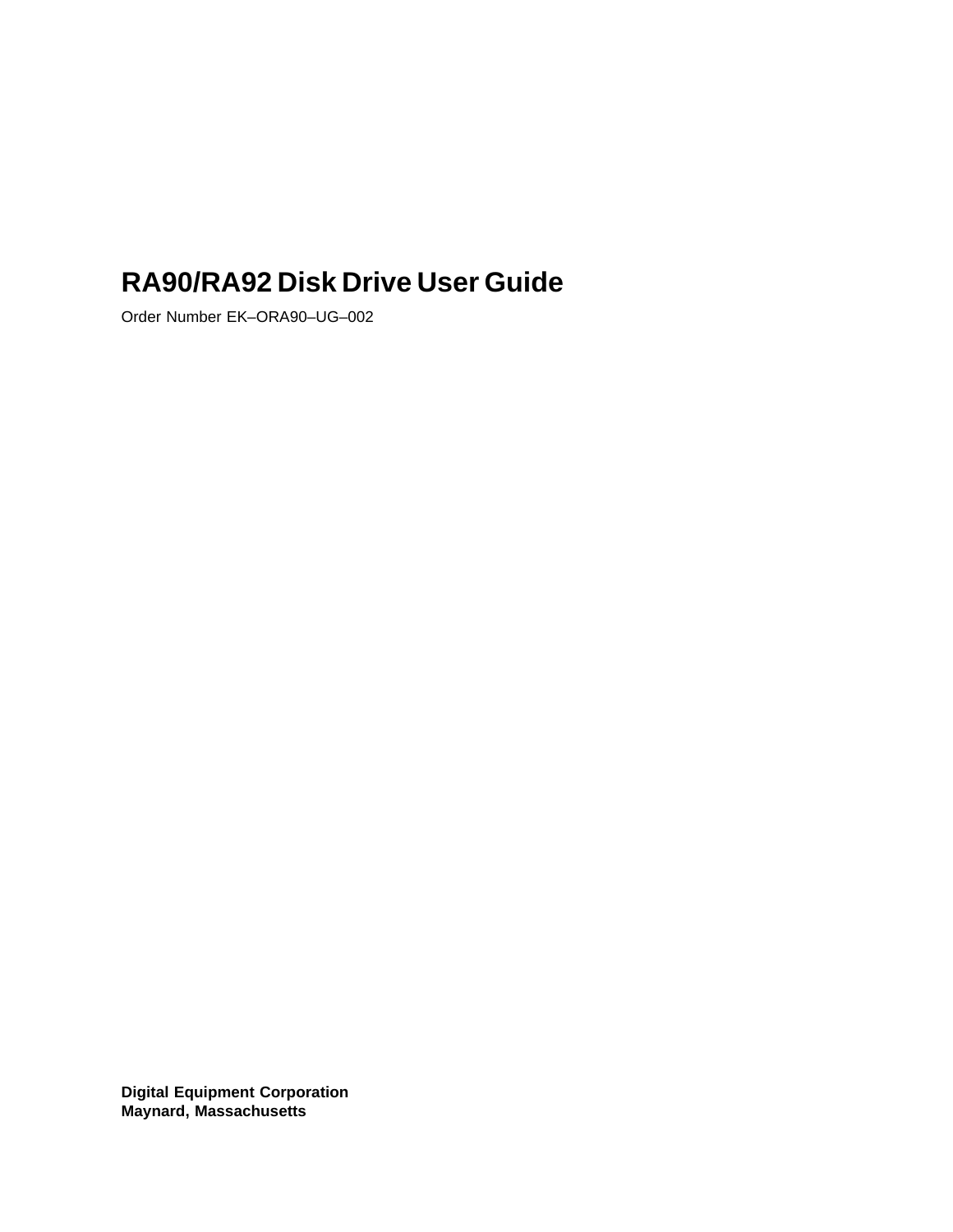#### **First Printing, June 1988 Second Printing, March 1990**

The information in this document is subject to change without notice and should not be construed as a commitment by Digital Equipment Corporation. Digital Equipment Corporation assumes no responsibility for any errors that may appear in this document.

The software described in this document is furnished under a license and may be used or copied only in accordance with the terms of such license.

No responsibility is assumed for the use or reliability of software on equipment that is not supplied by Digital Equipment Corporation or its affiliated companies.

Restricted Rights: Use, duplication, or disclosure by the U.S. Government is subject to restrictions as set forth in subparagraph (c)(1)(ii) of the Rights in Technical Data and Computer Software clause at DFARS 252.227-7013.

Copyright © 1988, 1990 by Digital Equipment Corporation

All Rights Reserved. Printed in U.S.A.

The postpaid READER'S COMMENTS card requests the user's critical evaluation to assist in preparing future documentation.

**FCC NOTICE:** The equipment described in this manual generates, uses, and may emit radio frequency energy. The equipment has been type tested and found to comply with the limits for a Class A computing device pursuant to Subpart J of Part 15 of FCC Rules, which are designed to provide reasonable protection against such radio frequency interference when operated in a commercial environment. Operation of this equipment in a residential area may cause interference, in which case the user at his own expense may be required to take measures to correct the interference.

The following are trademarks of Digital Equipment Corporation:

| <b>DEC</b>     | <b>RC25</b>    | TU            |
|----------------|----------------|---------------|
| <b>DECUS</b>   | RQDX3          | UDA50         |
| <b>DECnet</b>  | RSTS/E         | <b>ULTRIX</b> |
| <b>HSC</b>     | <b>RSX</b>     | <b>UNIBUS</b> |
| <b>KDA</b>     | RT-11          | VAX           |
| <b>MASSBUS</b> | SА             | VAXsimPLUS    |
| MicroVAX       | TA             | VMS           |
| <b>MSCP</b>    | <b>TK</b>      |               |
| <b>PDP</b>     | <b>TOPS-10</b> |               |
| <b>RA</b>      | <b>TOPS-20</b> |               |
|                |                |               |

RA90 ©Digital Equipment Corporation 1987 Covered by one or more U.S. PAT. Nos.

| 4,475,212 | 4,150,172                 |
|-----------|---------------------------|
| 4,434,487 | and other patents pending |
| 4,503,420 |                           |

This document was prepared using VAX DOCUMENT, Version 1.1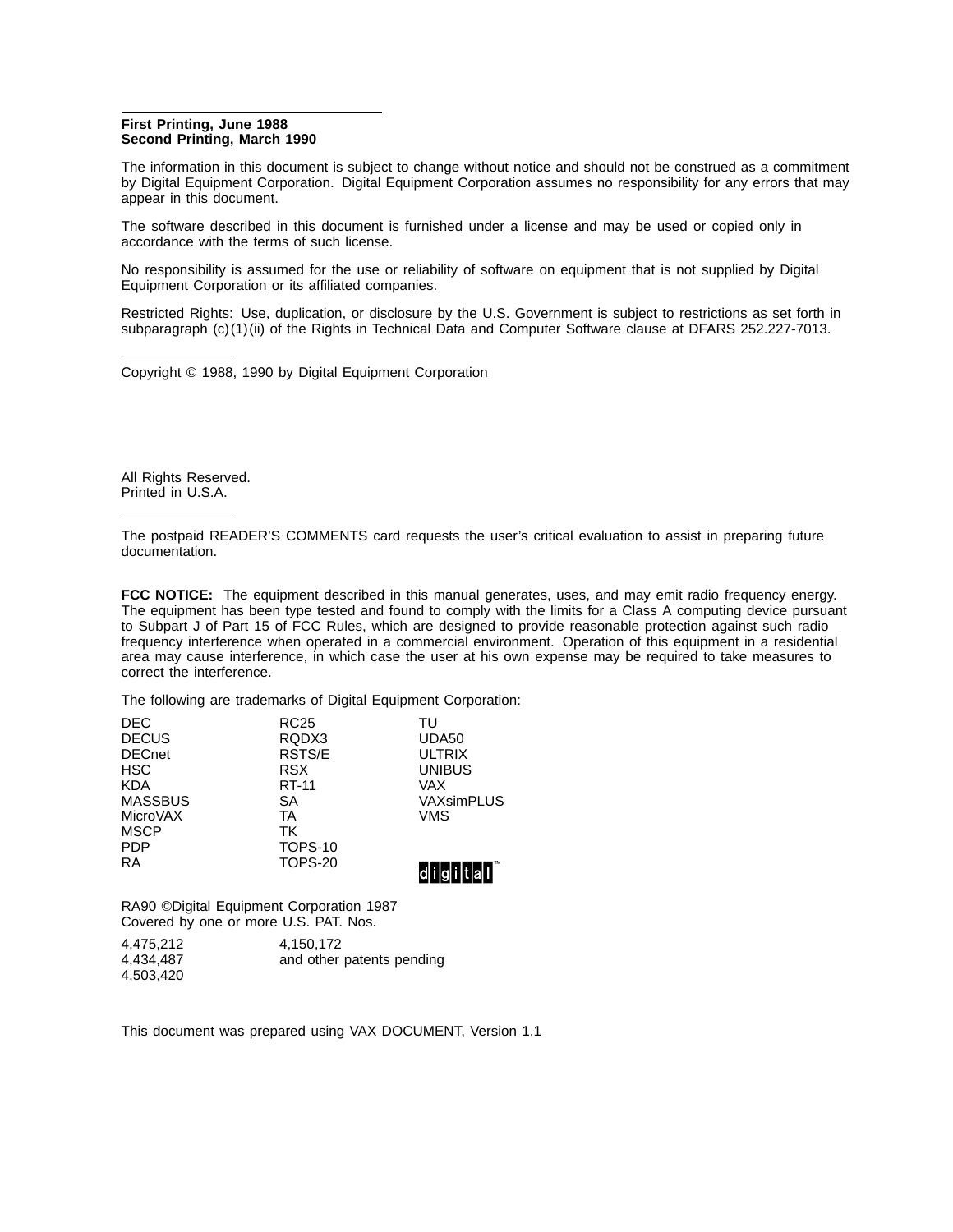# **Contents**

|             |                                | <b>About This Manual</b>          | vii                                      |
|-------------|--------------------------------|-----------------------------------|------------------------------------------|
| 1           |                                | <b>Introduction</b>               |                                          |
|             | 1.1                            |                                   | $1 - 1$                                  |
|             | 1.2                            |                                   | $1 - 1$                                  |
|             | 1.3                            |                                   | $1 - 2$                                  |
|             | 1.4                            |                                   | $1 - 3$                                  |
|             | 1.5<br>1.5.1<br>1.5.2<br>1.5.3 | Recommended Operating Temperature | $1 - 3$<br>$1 - 4$<br>$1 - 4$<br>$1 - 5$ |
|             | 1.6                            |                                   | $1 - 5$                                  |
|             | 1.7                            |                                   | $1 - 5$                                  |
| $\mathbf 2$ |                                | <b>Installation</b>               |                                          |
|             | 2.1                            |                                   | $2 - 1$                                  |
|             | 2.2                            |                                   | $2 - 1$                                  |
|             | 2.3                            |                                   | $2 - 1$                                  |
|             | 2.4<br>2.4.1<br>2.4.2<br>2.4.3 |                                   | $2 - 3$<br>$2 - 3$<br>$2 - 3$<br>$2 - 3$ |
|             | 2.5                            |                                   | $2 - 3$                                  |
|             | 2.6                            |                                   | $2 - 5$                                  |
|             | 2.7                            |                                   | $2 - 5$                                  |
|             |                                |                                   |                                          |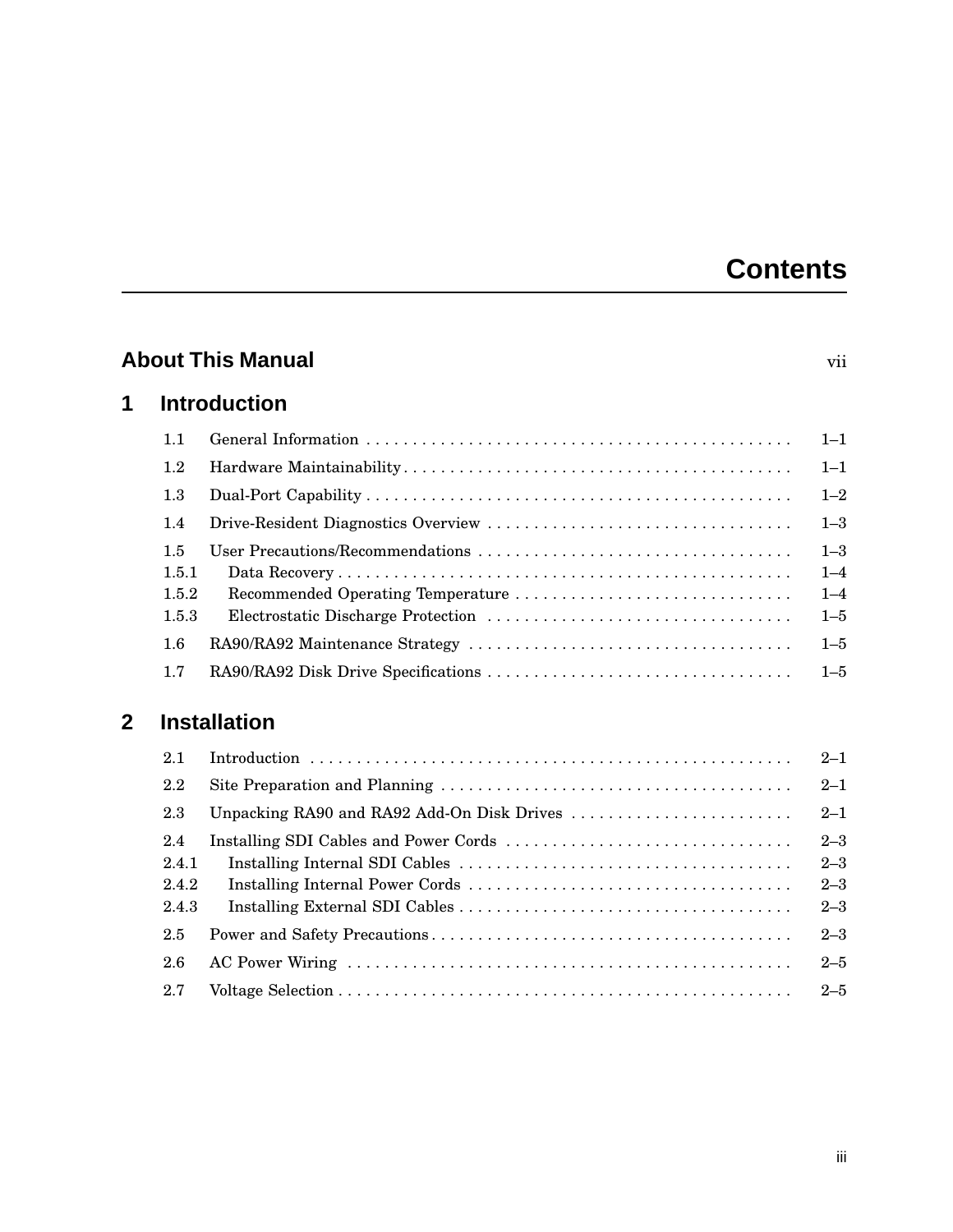## **3 Operating Instructions**

| 3.1          |                                         | $3 - 1$            |
|--------------|-----------------------------------------|--------------------|
| $3.2\,$      | OCP Functions, Switches, and Indicators | $3 - 1$            |
| 3.3<br>3.3.1 |                                         | $3 - 1$<br>$3 - 3$ |
| 3.4          |                                         | $3 - 4$            |
| 3.4.1        |                                         | $3 - 4$            |
| 3.4.2        |                                         | $3 - 5$            |
| 3.4.3        |                                         | $3 - 5$            |
| 3.5          |                                         | $3 - 6$            |
| 3.5.1        | Alternate Unit Address Display Mode     | $3 - 8$            |
| 3.6          |                                         | $3 - 8$            |
| 3.6.1        |                                         | $3 - 8$            |
| 3.6.2        |                                         | $3 - 10$           |
| 3.6.3        |                                         | $3 - 12$           |

## **4 Diagnostics**

## **A Customer Equipment Maintenance**

## **Index**

## **Figures**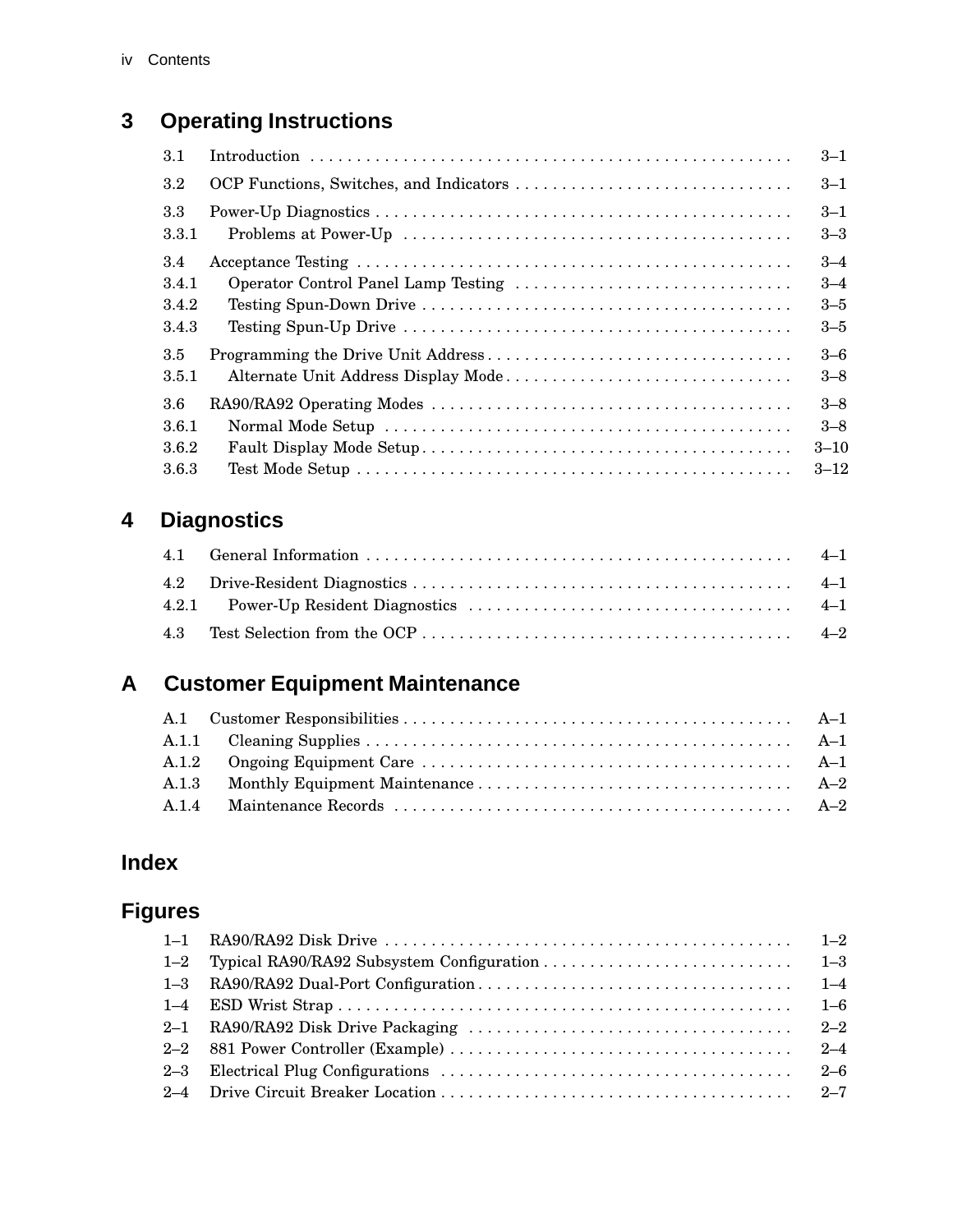|          |                                               | $2 - 8$  |
|----------|-----------------------------------------------|----------|
| $-3 - 1$ |                                               | $3 - 2$  |
|          |                                               | $3 - 3$  |
|          | 3–3 OCP Displays During Normal Testing        | $3 - 5$  |
|          |                                               | $3 - 7$  |
| $3 - 5$  | Alternate Unit Address Display Mode Flowchart | $3 - 9$  |
| 3–6      |                                               | $3 - 10$ |
| $-3 - 7$ |                                               | $3 - 11$ |
| $3 - 8$  |                                               | $3 - 12$ |
| $3 - 9$  |                                               | $3 - 12$ |
| $4 - 1$  |                                               | $4 - 3$  |
|          |                                               |          |

### **Tables**

| 1–2 Additional Electrical Specifications by Model for RA90 and RA92 Disk Drives . 1–8 |  |
|---------------------------------------------------------------------------------------|--|
|                                                                                       |  |
|                                                                                       |  |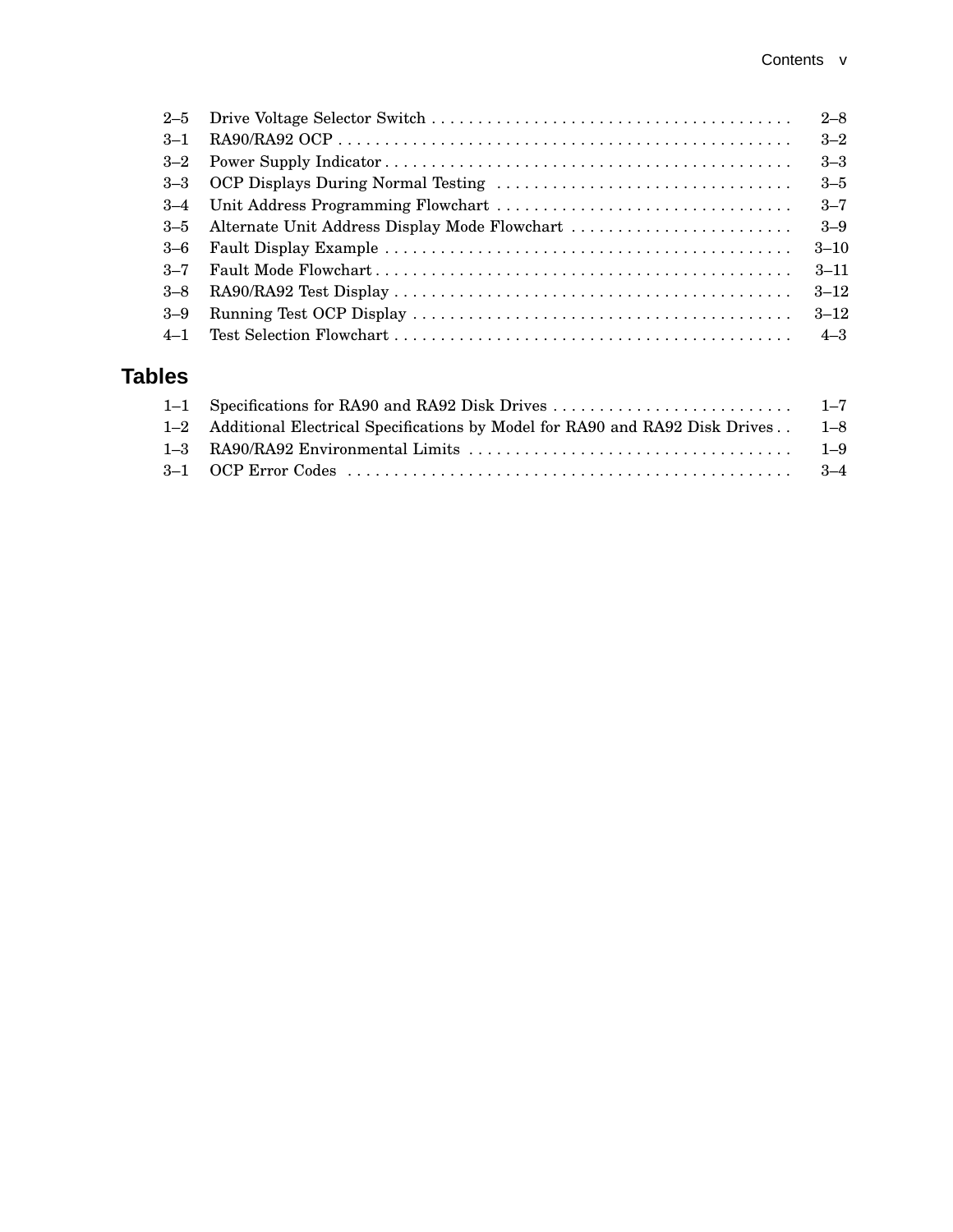## **About This Manual**

This manual contains the following information:

- RA90/RA92 disk drive specifications
- Environmental considerations
- Installation information and references
- Start-up procedures
- Acceptance testing criteria
- Troubleshooting procedures

Although this manual is written primarily for RA90 and RA92 disk drive customers, installation procedures described or referenced in this manual are intended for Digital Customer Services engineers performing original installation of the RA90 and RA92 disk drives. Qualified Customer Services engineers must be trained in the following:

- RA90 and RA92 disk drives
- DSA concepts
- ESD procedures

This manual does not cover cabinet cable routing and connections. Specific information concerning subsystem cabinet-related procedures can be found in product-specific manuals. Related documentation to supplement this manual is as follows:

| Document Title                                       | <b>Order Number</b> |
|------------------------------------------------------|---------------------|
| SA600/SA800 Storage Array Family Configuration Guide | $EK$ -SA600-CG      |
| SA650/SA850 Storage Array Family Configuration Guide | $EK$ -SA650-CG      |
| RA90/H9643 Cabinet Installation Guide                | EK-RA90H-IN         |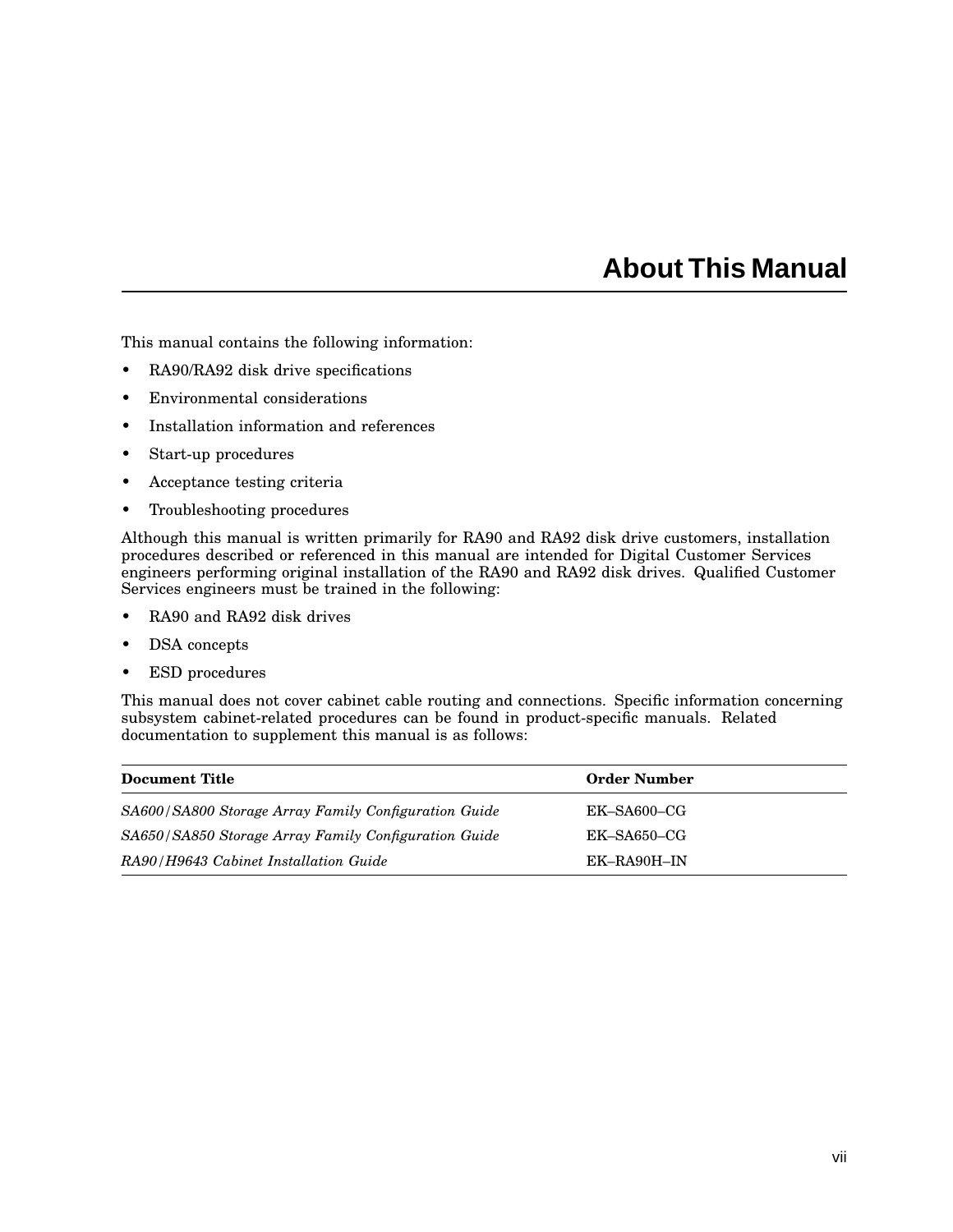# **1 Introduction**

### **1.1 General Information**

The RA90 and RA92 disk drives are members of the Digital Storage Architecture/Standard Disk Interconnect (DSA/SDI) family and are, therefore, plug-compatible with all DSA/SDI controllers.

The RA90 and RA92 disk drives use nonremovable, thin film media and thin film heads encased in a unit called the Head Disk Assembly (HDA). These standalone disk drives are independently powered, cooled, and housed. Figure 1–1 shows an RA90/RA92 standalone disk drive.

The RA90 and RA92 disk drives are moving head, random access disk drives. The RA90 disk drive has a formatted data storage capacity of 1.216 gigabytes and an unformatted data storage capacity of 1.604 gigabytes in a 16-bit word format. The RA92 disk drive has a formatted data storage capacity of 1.506 gigabytes and an unformatted data storage capacity of 1.987 gigabytes in a 16-bit word format.

The RA90 and RA92 disk drives have the following common characteristics:

- 2.77 megabytes/second transfer rate
- Dedicated and embedded servo for coarse and fine track positioning
- Three internal microprocessors
- Reduced drive electronic module set
- Extensive resident microcode diagnostics
- Internal error log capabilities
- Multifunction operator control panel (OCP)

Figure 1–2 represents a typical RA90/RA92 subsystem configuration including an SDI controller.

### **1.2 Hardware Maintainability**

The RA90 and RA92 disk drives use modular field replaceable units (FRUs) for easy access and servicing. An extensive set of drive-resident microcode diagnostics and a drive-resident error log help simplify problem isolation. Customer preventive maintenance is limited to monthly cleaning of the storage array air vent grill.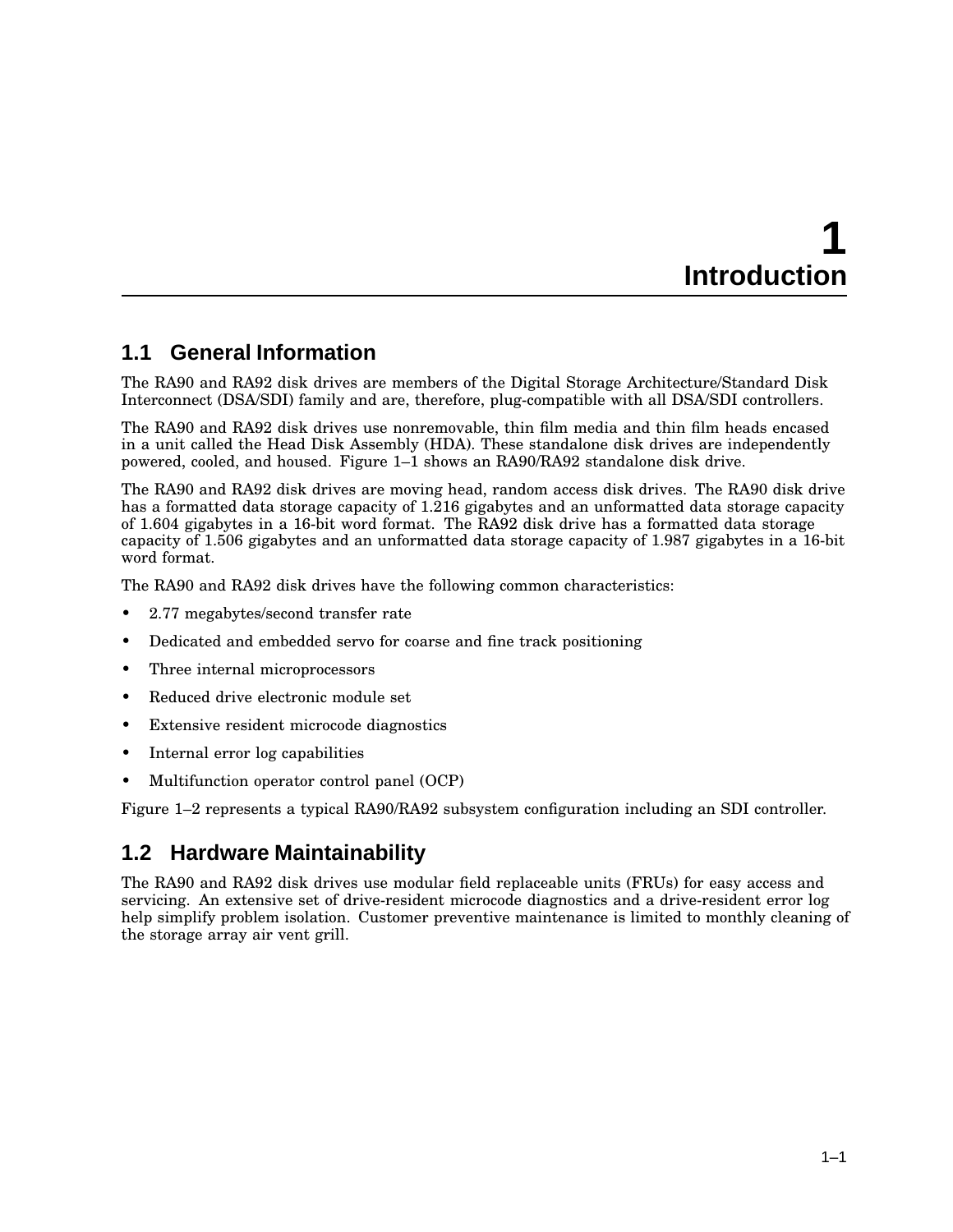

**Figure 1–1 RA90/RA92 Disk Drive**

### **1.3 Dual-Port Capability**

Ports are enabled by the port select switches (A or B) on the front of the OCP. With both port switches selected, RA90 and RA92 disk drives operate in a static dual-port mode. Static dual porting means a drive is shared between two controllers but is on line to only one controller at a time for data transfers. The second controller must wait until the drive is available before placing the drive on line.

An additional SDI cable is required for dual porting. Figure 1–3 shows an RA90/RA92 dual-port configuration.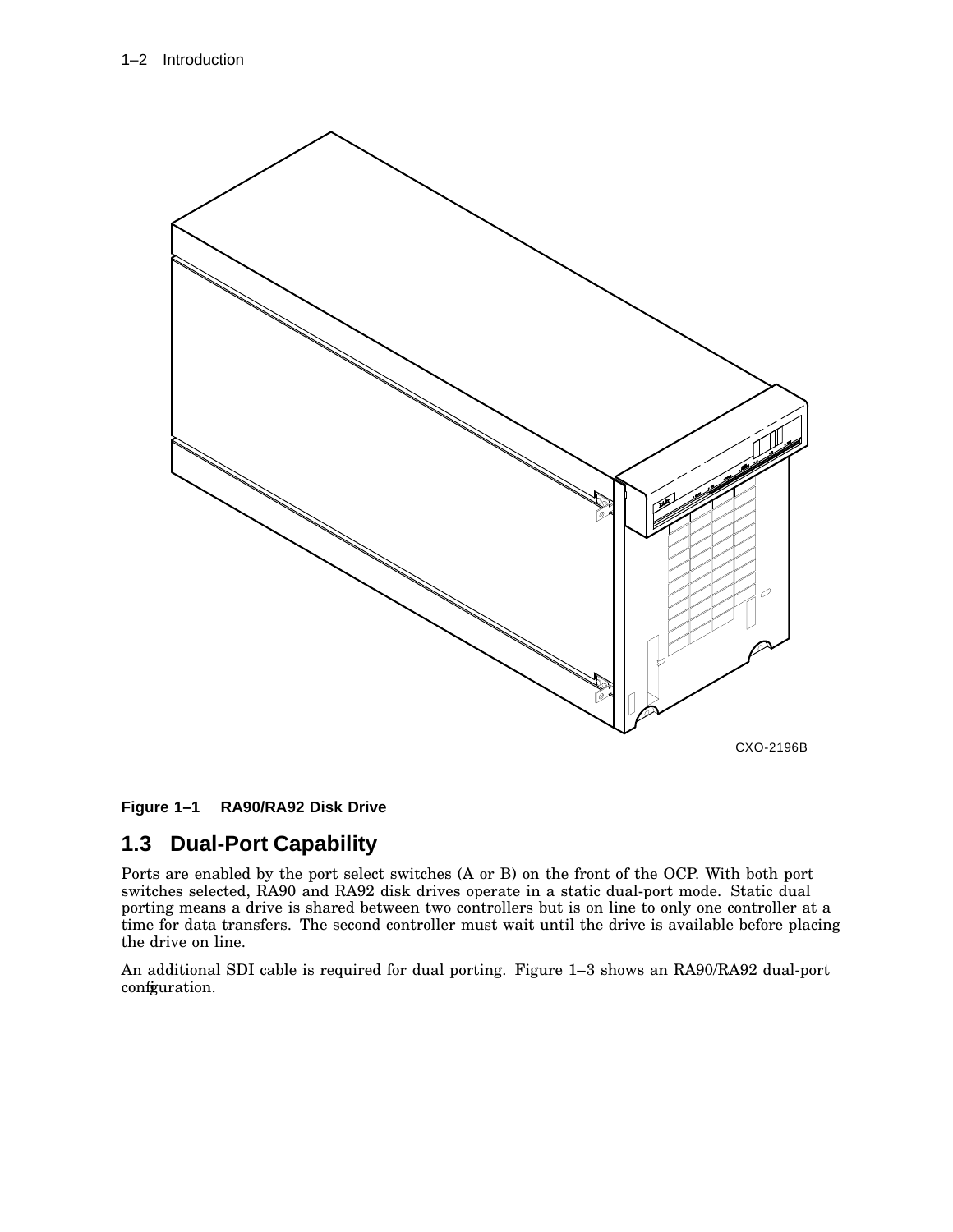

#### **Figure 1–2 Typical RA90/RA92 Subsystem Configuration**

### **1.4 Drive-Resident Diagnostics Overview**

Drive-resident diagnostics run during power-up and spin-up cycles to test basic drive functions. These diagnostics are also invoked by the drive any time the drive enters an idle-loop state and neither port is selected.

Drive-resident diagnostics can be run from the OCP while the drive is off line. See Chapter 4 for a list of drive-resident diagnostics.

### **1.5 User Precautions/Recommendations**

Digital recommends that certain precautions be taken to protect equipment and user data. These precautions involve data backup methods, recommended operating temperatures, and electrostatic discharge protection, all of which are contained in this section.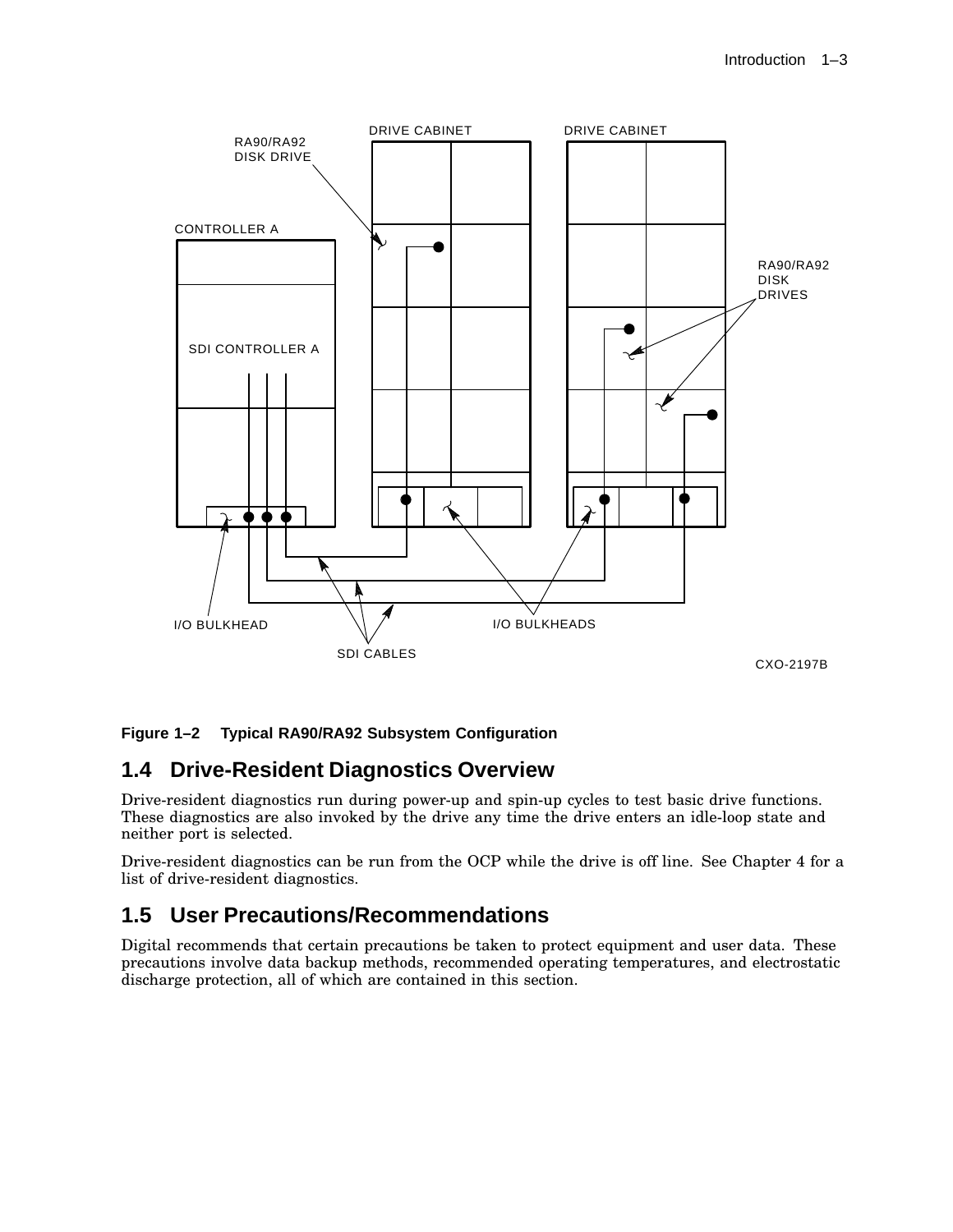

#### **Figure 1–3 RA90/RA92 Dual-Port Configuration**

#### **1.5.1 Data Recovery**

Data is not recoverable on an inoperable HDA. Therefore, it is the user's responsibility to protect data by using proper backup procedures. The following backup methods are recommended for RA90 and RA92 disk drives:

- File duplication—This method normally involves copying the data onto removable media, such as magnetic tape.
- Journaling—This method is recommended for fles in a transaction processing application. Journaling allows reconstruction of fles up to the last checkpoint or backup.

#### **1.5.2 Recommended Operating Temperature**

The RA90 and RA92 disk drives can operate within a temperature range of 10°C to 40°C (50°F to 104°F). However, it is recommended the RA90 and RA92 disk drives be operated in a temperature range below 25°C (77°F) to increase reliability and product life.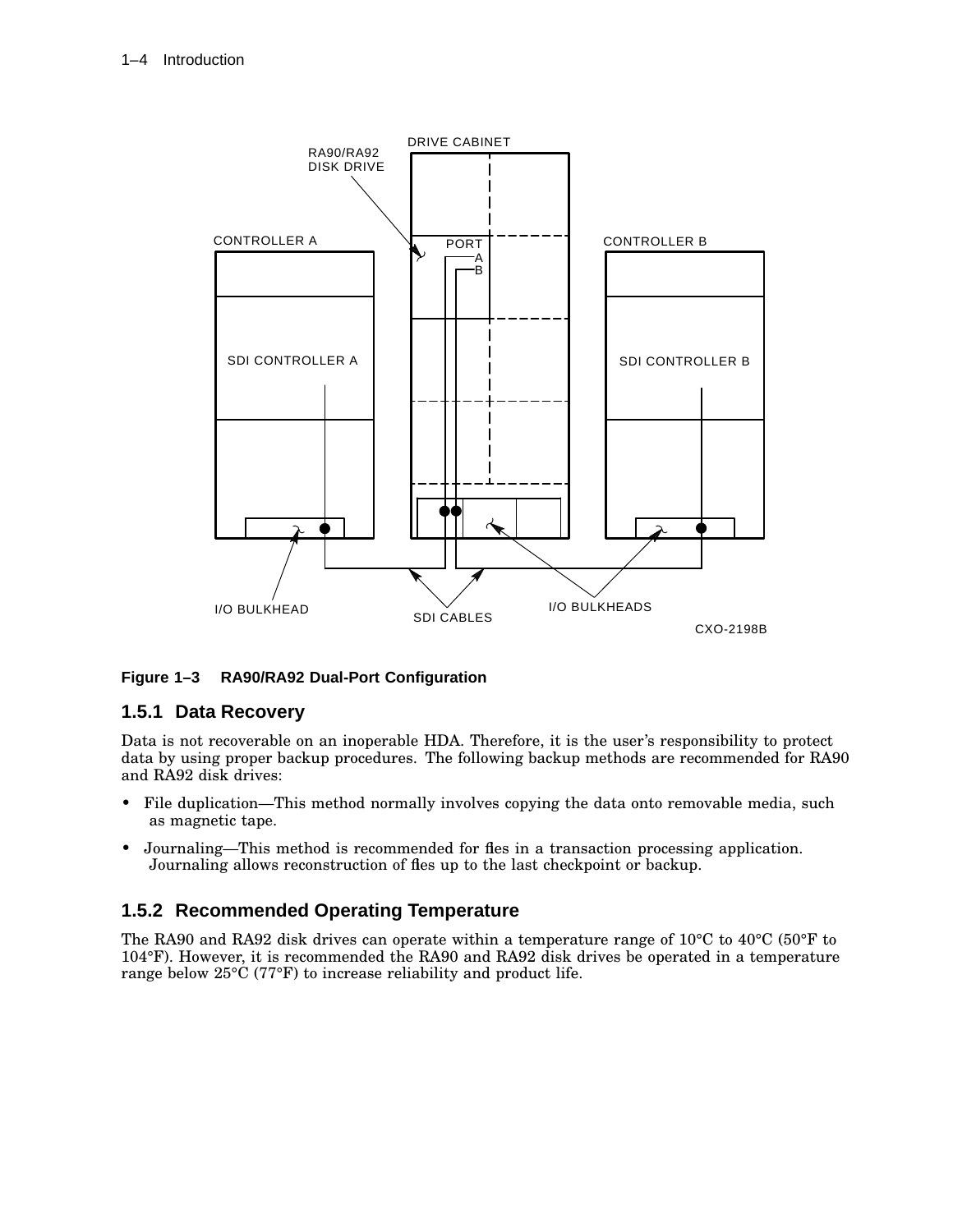#### **1.5.3 Electrostatic Discharge Protection**

Electrostatic discharge (ESD) is caused by the buildup and release of static electricity. An electrical charge from a person or object can damage hardware components and result in premature device or option failure.

#### **CAUTION**

#### **To avoid product damage, always use ESD grounding straps when handling staticsensitive modules and components.**

Use the following guidelines when handling static-sensitive components and modules:

- 1. Read all instructions and installation procedures included with the static control materials and kits.
- 2. Wear a properly grounded ESD wrist strap when handling modules, components, or staticsensitive devices. Figure 1–4 shows an ESD wrist strap in use.

When using an ESD wrist strap:

- Ensure the wrist strap fits snugly for proper conductivity.
- Attach the alligator clip securely to a clean, unpainted, grounded, metal surface, such as the drive or cabinet chassis.
- Do not overextend the grounding cord.
- 3. Use static-protective containers to transfer modules and components (including bags and tote boxes).

### **1.6 RA90/RA92 Maintenance Strategy**

It is recommended that only trained Digital Customer Services engineers attempt to service RA90 and RA92 disk drives.

To repair RA90 and RA92 disk drives, replace the FRU. An extensive set of drive-resident microcode diagnostics and a drive-resident error log help simplify problem isolation.

Appendix A describes the customer's equipment maintenance responsibilities.

### **1.7 RA90/RA92 Disk Drive Specifications**

Table 1–1 lists important operating and nonoperating specifications for RA90 and RA92 disk drives.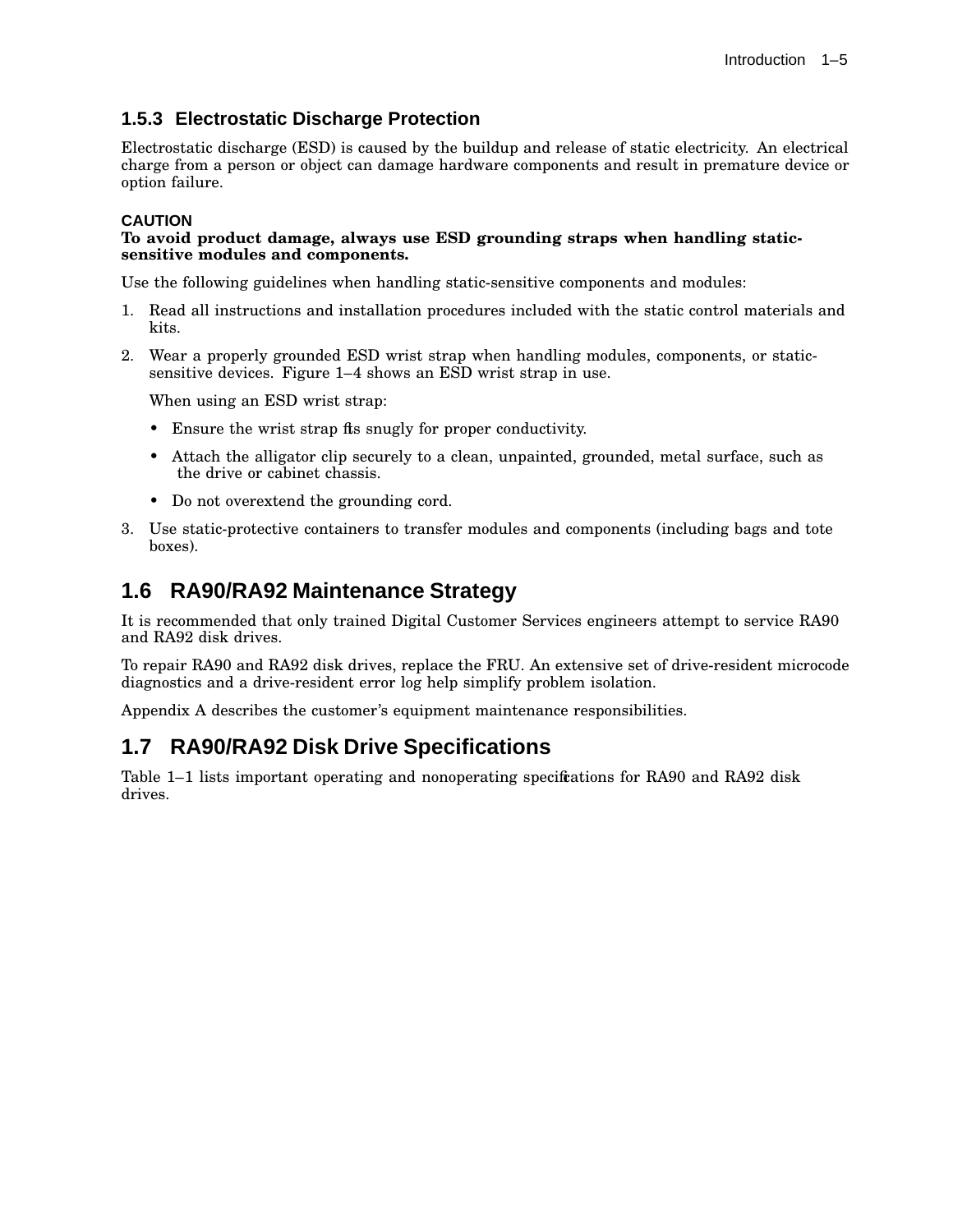

**Figure 1–4 ESD Wrist Strap**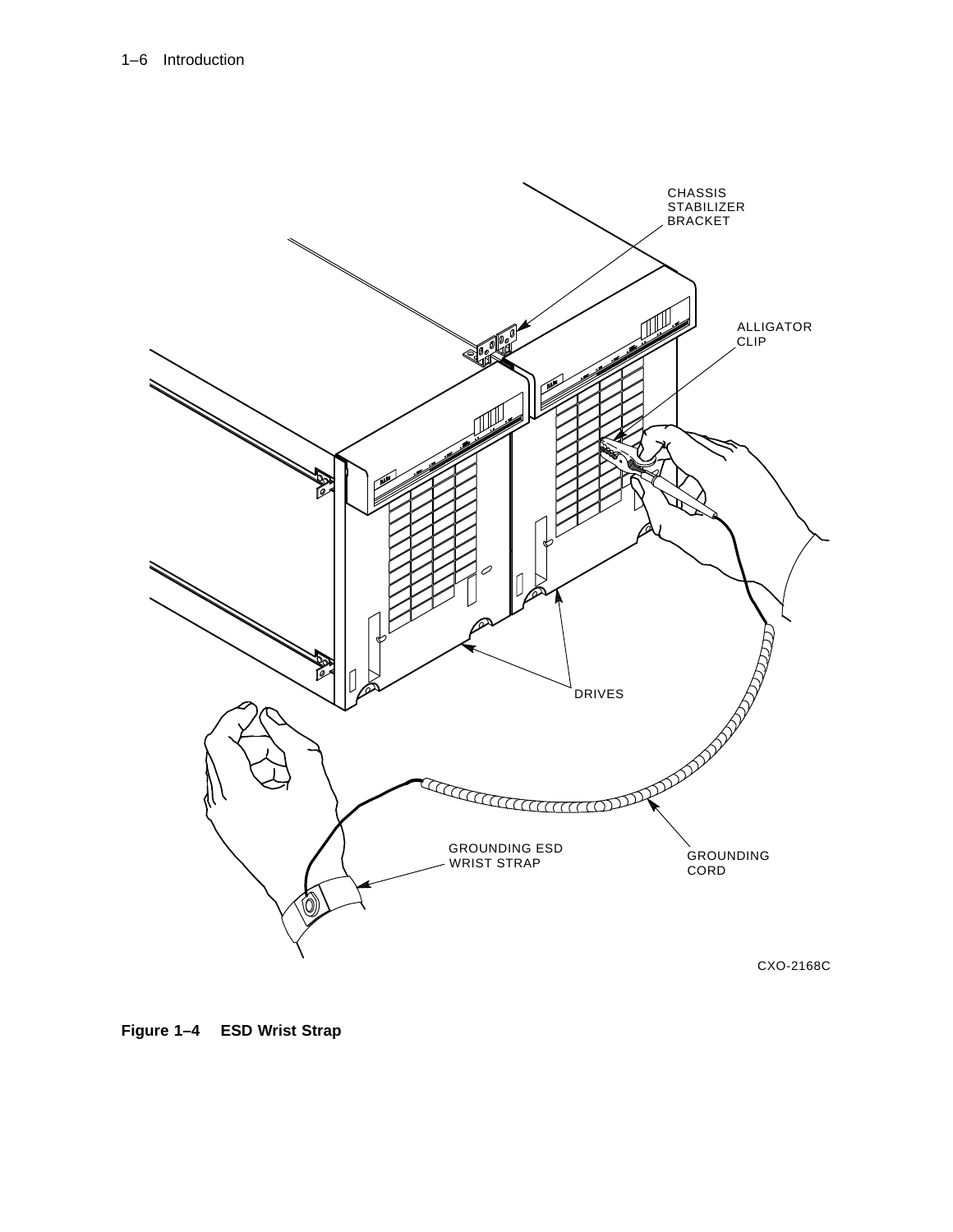| Characteristic                   | <b>RA90 Disk Drive</b>          | <b>RA92 Disk Drive</b> |
|----------------------------------|---------------------------------|------------------------|
|                                  | <b>Head Disk Assembly (HDA)</b> |                        |
| Storage capacity, formatted      | 1.216 gigabytes                 | 1.506 gigabytes        |
| Storage capacity, unformatted    | 1.604 gigabytes                 | 1.987 gigabytes        |
| HDA word format                  | 16-bit only                     | Same as RA90           |
| Bits/square inch                 | 40 megabits                     | 49.4 megabits          |
| Tracks/inch                      | 1750                            | 2045                   |
| Disk recording method            | Rate 2/3 modulation code        | Same as RA90           |
| Number of disks                  | 7                               | Same as RA90           |
| Disk surfaces                    | 14 $(13$ data and 1 servo)      | Same as RA90           |
| Number of heads                  | 14                              | Same as RA90           |
| Heads per surface                | $\mathbf{1}$                    | Same as RA90           |
| Data tracks                      | 34,437                          | 40,287                 |
| Logical cylinders                | 2656                            | 3101                   |
| User logical cylinders           | 2649                            | 3099                   |
| Number of sectors                | $69 + 1$ spare                  | $73 + 1$ spare         |
| Number of logical blocks         | 2,376,153                       | 2,942,849              |
|                                  | <b>Seek Times</b>               |                        |
| One cylinder                     | 5.5 milliseconds                | 3.0 milliseconds       |
| Average seek                     | 18.5 milliseconds               | 16.0 milliseconds      |
| Full cylinder seek               | 31.5 milliseconds               | 29.0 milliseconds      |
|                                  | Latency                         |                        |
| Rotation speed                   | $3600$ r/min                    | $3405$ r/min           |
| Average latency                  | 8.33 milliseconds               | 8.81 milliseconds      |
| Maximum latency                  | 16.67 milliseconds              | 17.62 milliseconds     |
|                                  | <b>Single Start/Stop Time</b>   |                        |
| Start (maximum)                  | 40 seconds                      | Same as RA90           |
| Inhibit between stop and restart | 40 seconds                      | Same as RA90           |
|                                  | <b>Data Rates</b>               |                        |
| Transfer rate                    | 2.77 megabytes/sec              | Same as RA90           |

| Table 1-1 Specifications for RA90 and RA92 Disk Drives |
|--------------------------------------------------------|
|--------------------------------------------------------|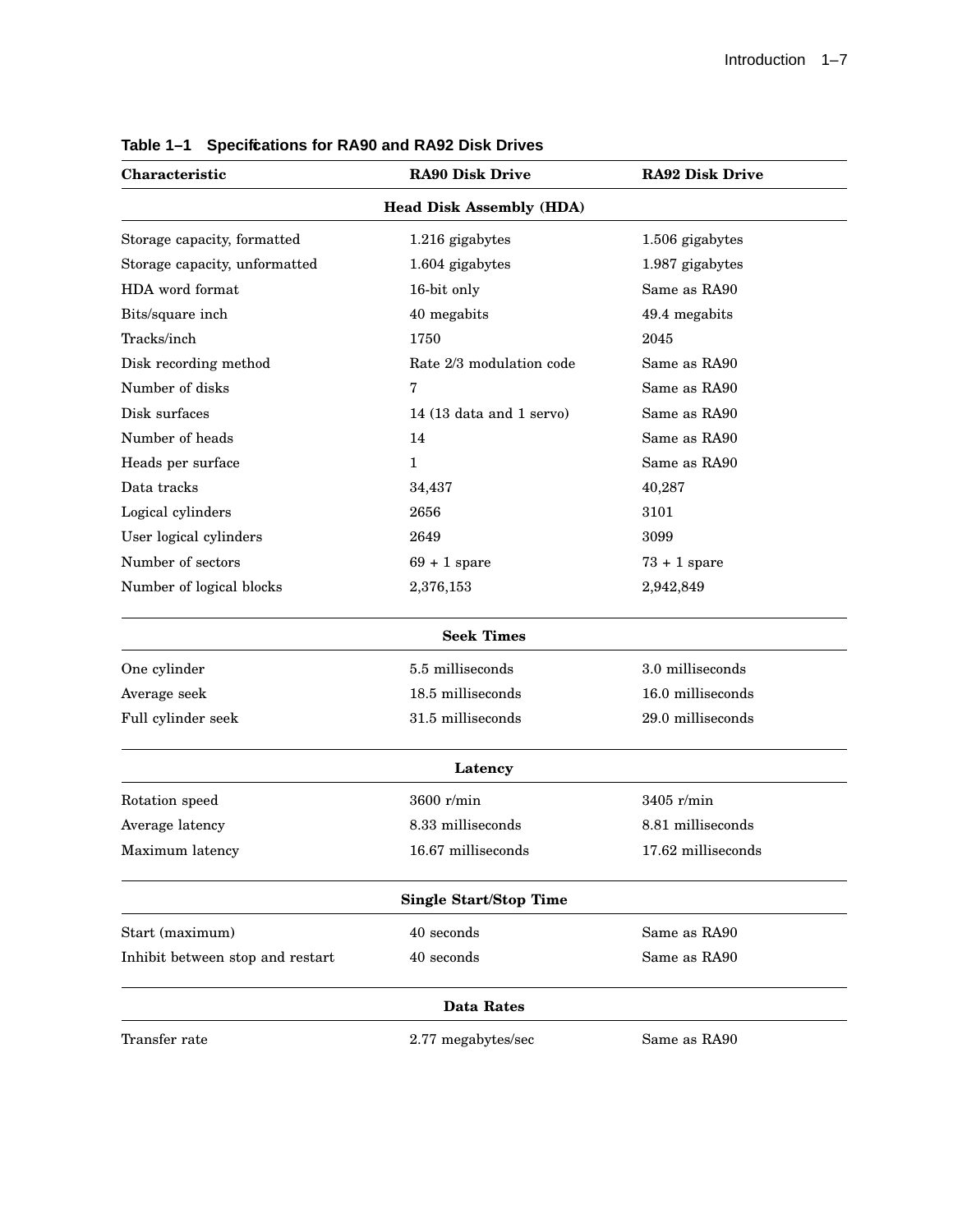| Characteristic                      | <b>RA90 Disk Drive</b>                    | <b>RA92 Disk Drive</b> |  |  |  |  |  |
|-------------------------------------|-------------------------------------------|------------------------|--|--|--|--|--|
| <b>Physical Characteristics</b>     |                                           |                        |  |  |  |  |  |
| Height                              | 26.56 cm (10.42 inches)                   | Same as RA90           |  |  |  |  |  |
| Width                               | $22.19 \text{ cm } (8.74 \text{ inches})$ | Same as RA90           |  |  |  |  |  |
| Depth                               | 68.47 cm (26.96 inches)                   | Same as RA90           |  |  |  |  |  |
| Weight                              | 31.8 kg (70 pounds)                       | Same as RA90           |  |  |  |  |  |
|                                     | <b>Inrush Current</b>                     |                        |  |  |  |  |  |
| $120$ Vac                           | 60 amperes peak @ 132 Vac                 | Same as RA90           |  |  |  |  |  |
| $220 - 240$ Vac                     | 70 amperes peak @ 264 Vac                 | Same as RA90           |  |  |  |  |  |
| <b>Running current for:</b>         |                                           |                        |  |  |  |  |  |
| $120$ Vac                           | 4.6 amps                                  | Same as RA90           |  |  |  |  |  |
| $220 - 240$ Vac                     | $2.4 \text{ amps}$                        | Same as RA90           |  |  |  |  |  |
| <b>Power factor:</b>                |                                           |                        |  |  |  |  |  |
| $120$ Vac                           | 0.7                                       | Same as RA90           |  |  |  |  |  |
| $220 - 240$ Vac                     | 0.58                                      | Same as RA90           |  |  |  |  |  |
| Line cord length (from the cabinet) | $2.74$ meters $(9$ feet)                  | Same as RA90           |  |  |  |  |  |

**Table 1–1 (Cont.) Specifications for RA90 and RA92 Disk Drives**

Table 1-2 contains additional electrical specifications by model for the RA90 and RA92 disk drives.

#### **NOTE The RA90 and RA92 disk drives are not line-frequency dependent.**

|                       |                                  |                     | Input Current $(Amps)^1$ |                |                             |                                   |  |
|-----------------------|----------------------------------|---------------------|--------------------------|----------------|-----------------------------|-----------------------------------|--|
| Model                 | <b>Nominal</b><br><b>Voltage</b> | Start-Up<br>Current | PH <sub>1</sub>          | <b>Neutral</b> | Power<br><b>Dissipation</b> | <b>BTUs/Hour</b><br>$[Kj/Hour]^2$ |  |
| $RA90 - xx/RA92 - xx$ | $120$ volts                      | 5.0                 | 3.4                      | 3.4            | 281 Watts                   | 960                               |  |
| $RA90 - xx/RA92 - xx$ | $240$ volts                      | 2.35                | 1.45                     | 1.45           | 271 Watts                   | [976]                             |  |

|  |  | Table 1–2 Additional Electrical Specifcations by Model for RA90 and RA92 Disk Drives |
|--|--|--------------------------------------------------------------------------------------|

<sup>1</sup>Currents are for nominal voltages of 120 VAC phase to neutral **or** for 240 VAC phase to neutral. For 101 VAC and 220 VAC nominal voltages, the drives will have proportionately higher phase currents by a ratio of 120/101 or 240/220 to the currents specified in this table.

<sup>2</sup>Bracketed figures indicate kilojoules per hour.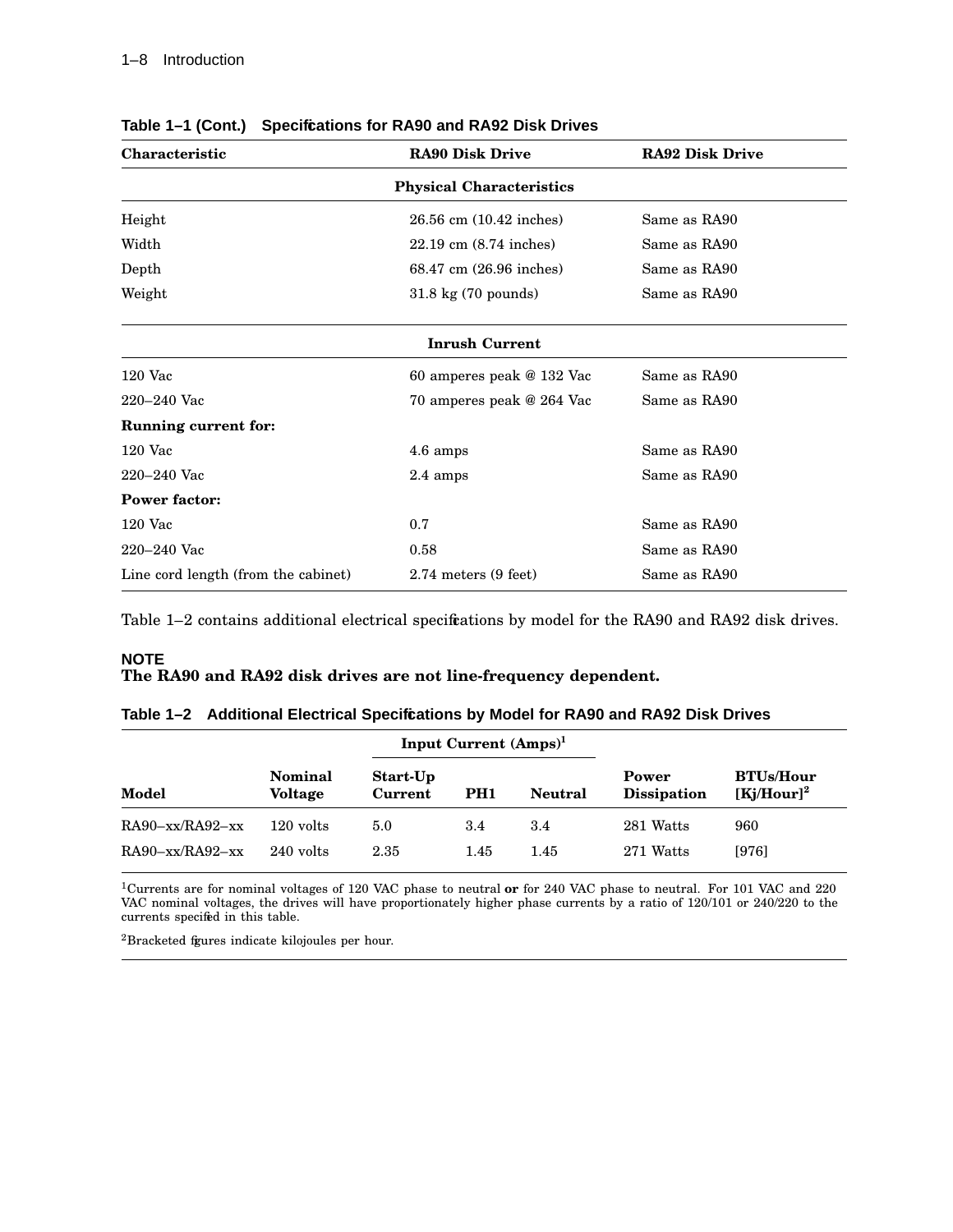Table 1–3 shows the maximum environmental limits and the recommended environmental ranges to optimize equipment performance and reliability.

| Characteristic                      | RA90/RA92 Disk Drive                                                                                                                                                                           |  |  |  |
|-------------------------------------|------------------------------------------------------------------------------------------------------------------------------------------------------------------------------------------------|--|--|--|
| <b>Maximum Environmental Limits</b> |                                                                                                                                                                                                |  |  |  |
| Temperature (Required)              |                                                                                                                                                                                                |  |  |  |
| Operating                           | $10^{\circ}$ C to $40^{\circ}$ C (50°F to 104°F) with a temperature gradient of<br>$20^{\circ}$ C/hour (36 $^{\circ}$ F/hour)                                                                  |  |  |  |
| Nonoperating                        | $-40^{\circ}$ C to +60 $^{\circ}$ C (-40 $^{\circ}$ F to +140 $^{\circ}$ F)                                                                                                                    |  |  |  |
| <b>Relative humidity</b>            |                                                                                                                                                                                                |  |  |  |
| Operating                           | $10\%$ to 90% (noncondensing) with a minimum wet bulb<br>temperature of $28^{\circ}$ C (82°F) and a minimum dew point of $2^{\circ}$ C<br>$(36^{\circ} \text{ F})$                             |  |  |  |
| Nonoperating                        | $10\%$ to 90% with no condensation                                                                                                                                                             |  |  |  |
|                                     | <b>Recommended Environmental Operating Ranges</b>                                                                                                                                              |  |  |  |
| Temperature                         | 18 <sup>o</sup> C to 24 <sup>o</sup> C (64.4 <sup>o</sup> F to 75.2 <sup>o</sup> F) with an average rate of change<br>of $3^{\circ}$ C/hour maximum and a step change of $3^{\circ}$ C or less |  |  |  |
| Relative humidity                   | 40% to 60% (noncondensing) with a step change of 10% or less                                                                                                                                   |  |  |  |

(noncondensing) Air quality (maximum particle count) Not to exceed 500,000 particles per cubic foot of air at a size of 0.5 micron or larger

Air volume (at inlet) 50 cubic feet per minute (.026 cubic meters per second)

Operating Sea level to 2400 meters (8000 feet); maximum allowable

Nonoperating 300 meters (1000 feet) below sea level to 7500 meters (16,000

pressurization)

operating temperatures are reduced by a factor of 1.8°C/1000

feet) above sea level (actual or effective by means of cabin

meters (1°F/1000 feet) for operation above sea level

#### **Table 1–3 RA90/RA92 Environmental Limits**

**Altitude**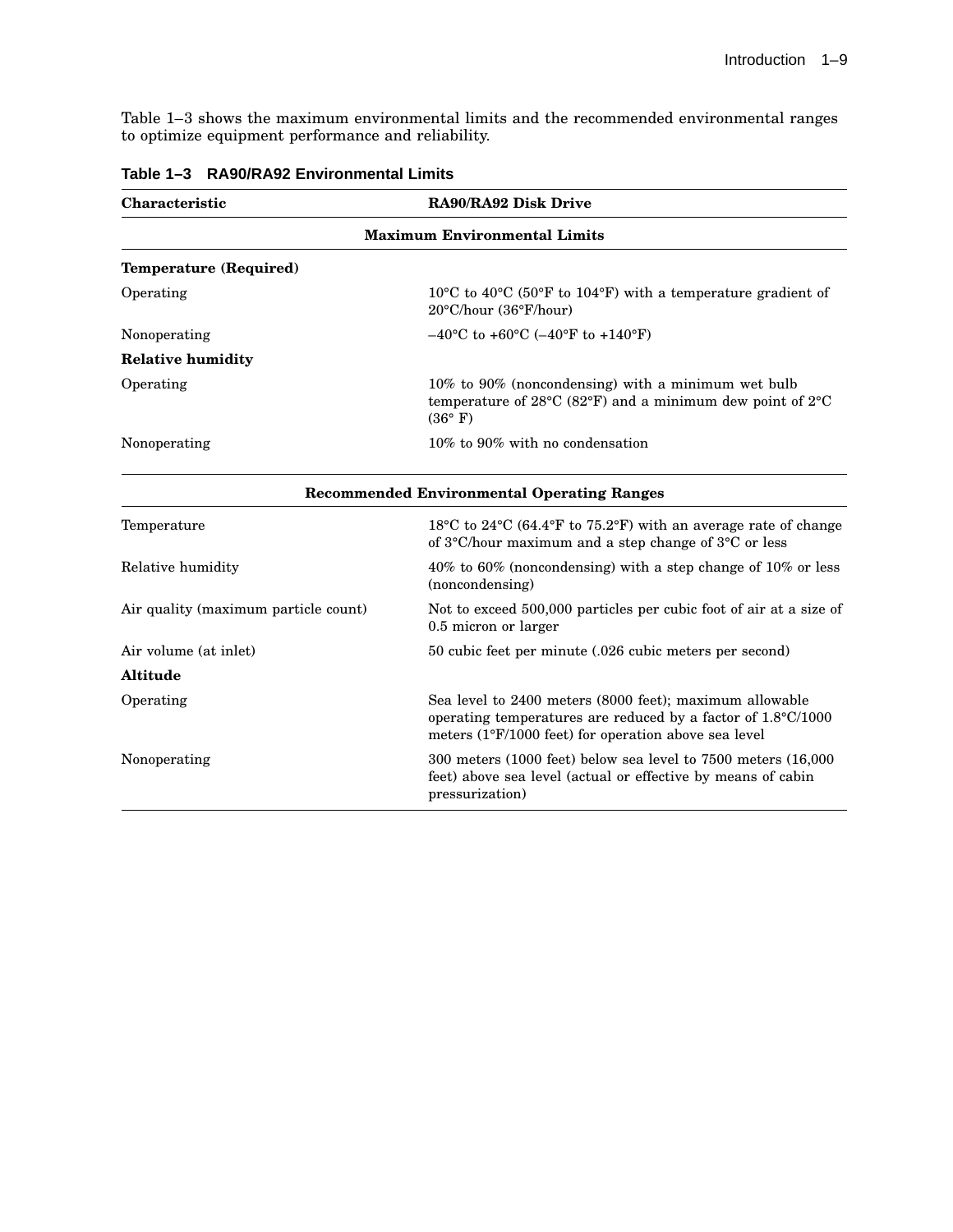# **2 Installation**

### **2.1 Introduction**

This chapter describes site preparation and planning considerations and procedures for unpacking the RA90 and RA92 disk drives. Cabling, safety precautions, and voltage selection are also discussed.

### **2.2 Site Preparation and Planning**

Site preparation and planning are necessary before installing an RA90 or RA92 disk drive or subsystem. Prior to installation, consider the following:

- **Power Requirements:** The RA90 and RA92 disk drives use a single-phase power supply; however, operating voltages are supplied through an 881, 874, H405, or other applicable (system-specific) power controller.
- **Thermal Stabilization:** Thermal stabilization prevents temperature differences between the equipment and its environment from damaging disk drive components. Equipment must be placed in its operating environment at least 24 hours prior to operation.

#### **CAUTION**

**The thermal stabilization procedure is mandatory. Failure to thermally stabilize the equipment may cause premature equipment failure.**

- **Environment:** The RA90 and RA92 disk drives must be operated in an environment where the ambient air particle count does not exceed 500,000 particles (larger than 0.5 micron) per cubic foot of air. (Refer to Chapter 1 for additional environmental specifications.)
- **Floor Loading:** Consider placement and calculate the total weight of your subsystem. An RA90 or RA92 disk drive weighs approximately 31.8 kilograms (70 pounds).
- **Operating Temperature and Humidity:** The required relative humidity range is between 10 percent and 90 percent, with a minimum wet bulb temperature of  $28^{\circ}C(82^{\circ}F)$  and a minimum dew point of  $2^{\circ}C$  (36°F) (noncondensing) with a step change of 10 percent or less.

The RA90 and RA92 disk drives can be operated in temperatures ranging from 10°C to 40°C (50°F to 104°F). However, it is recommended that the RA90 and RA92 be operated in a temperature below 25°C (77°F) to increase reliability and extend product life.

### **2.3 Unpacking RA90 and RA92 Add-On Disk Drives**

Check packaging for external damage. Read and save any packing information. Unpack the RA90 or RA92 disk drive using the following procedure (refer to Figure  $2-1$ ):

- 1. Cut and remove the shipping straps.
- 2. Open the shipping container.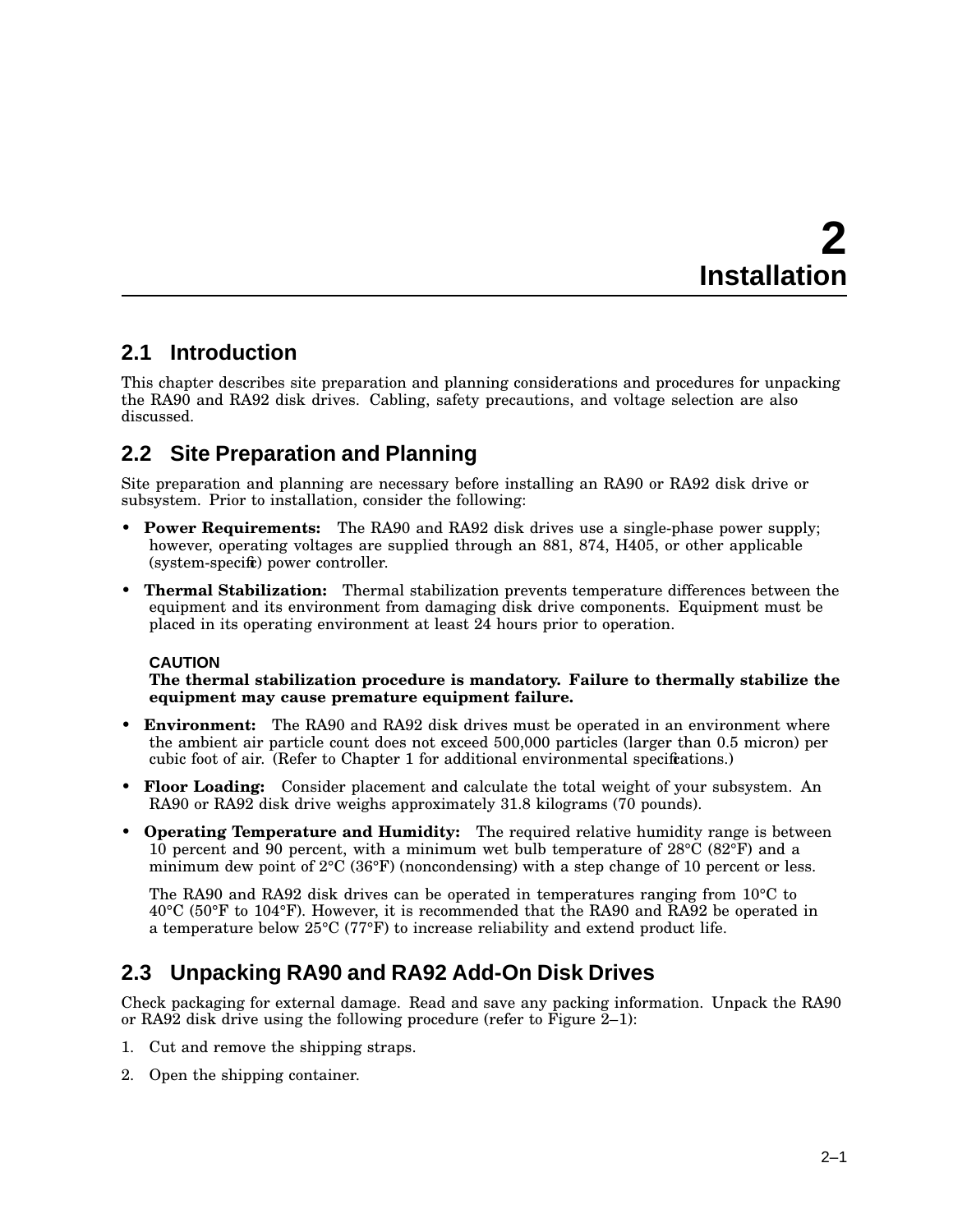

CXO-2067D\_S

#### **Figure 2–1 RA90/RA92 Disk Drive Packaging**

- 3. Remove and save all packing material surrounding the disk drive.
- 4. Lift the disk drive from the shipping container.

#### **WARNING**

**RA90 and RA92 disk drives weigh approximately 31.8 kilograms (70 pounds) each and must be handled with care.**

**Do not use the cardboard handles to lift the disk drive from the shipping container. Injury to personnel or damage to equipment could result if the cardboard handles are used for this purpose.**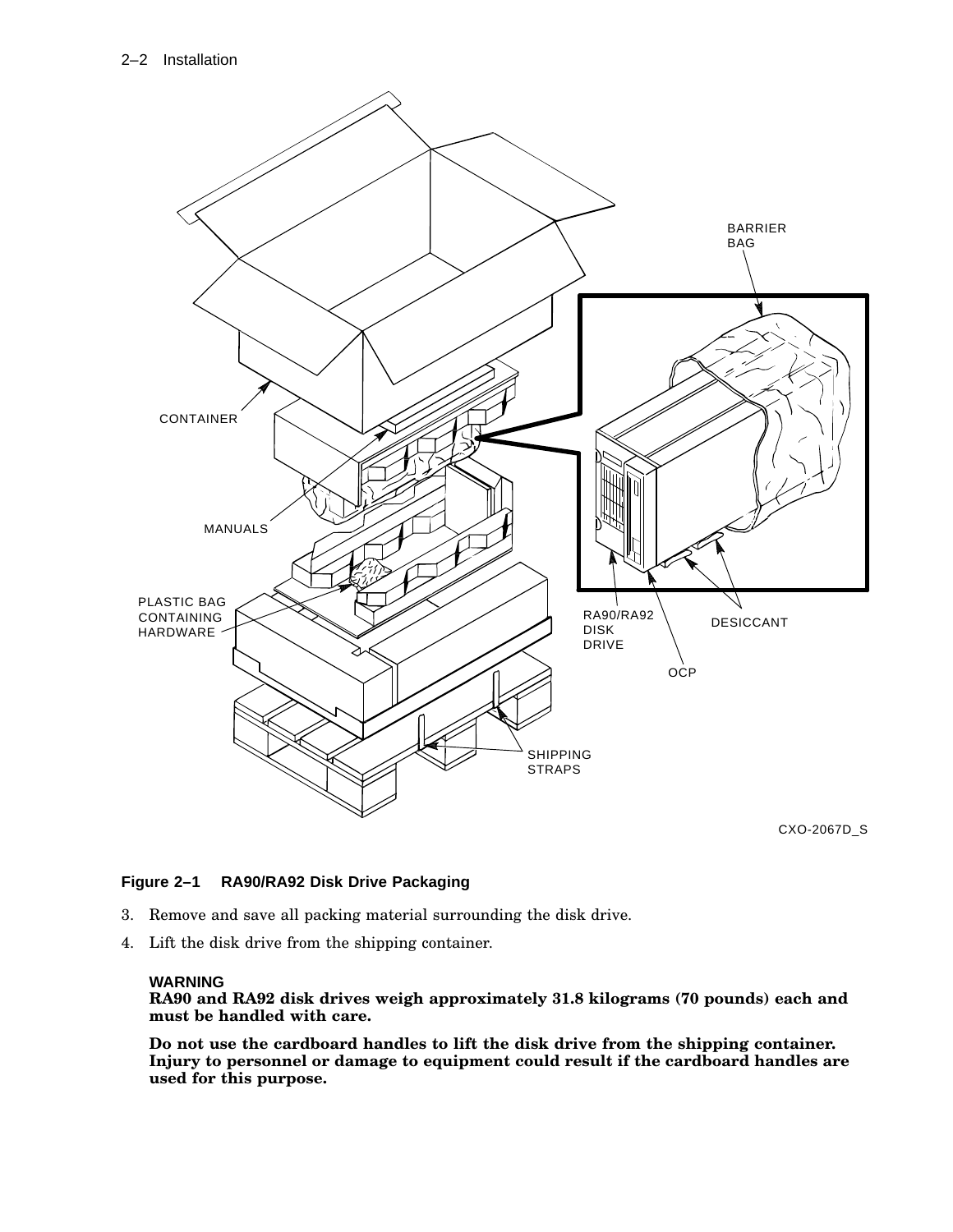5. Once the **mandatory** thermal stabilization period has elapsed, remove the barrier bag and desiccant surrounding the disk drive.

#### **CAUTION**

**The thermal stabilization procedure is mandatory. Failure to thermally stabilize the equipment may cause premature equipment failure.**

### **2.4 Installing SDI Cables and Power Cords**

This section is intended as a reference only. For detailed procedures and illustrations, refer to subsystem-specific documentation.

Most fully configured cabinets have internal SDI cables and power cords in place. Internal SDI cables are connected to the rear I/O bulkhead located at the base of the cabinet.

Drive power cords are connected to the 881 (or system-specific model) power controller located behind the rear I/O bulkhead at the bottom of the cabinet. Figure 2–2 shows the 881 power controller, used with some RA90/RA92 disk drive storage array products, as viewed from the rear of the cabinet. Drive power cords are routed through the grommeted cord opening in the front of the power controller, then plugged into the rear power receptacles of the power controller.

#### **NOTE**

**A list of related documentation is contained in the front of this manual (refer to the preface,** *About This Manual***). This list supplies titles and Digital part numbers of subsystem manuals that contain specific RA90 and RA92 disk drive system cabling and power cord information.**

#### **2.4.1 Installing Internal SDI Cables**

Internal SDI cables are installed at the factory for all drive positions in most subsystem configurations. Refer to subsystem-specific documentation for details about internal SDI cable routing, connections, and availability.

#### **2.4.2 Installing Internal Power Cords**

Internal power cords are installed at the factory and connected to existing drives and the power controller for your system. Connect add-on drive power cords using the illustrations and procedures found in your system-specific documentation.

#### **2.4.3 Installing External SDI Cables**

When installing external SDI cables from the I/O bulkhead to the host, refer to system-specific documentation for procedures and illustrations of bulkhead port configurations. Many systems have an I/O port label adhered to the rear door/panel of the system.

### **2.5 Power and Safety Precautions**

The RA90 and RA92 disk drives do not present any unusual fre or safety hazards. However, it is recommended that you check ac power wiring for the computer system to determine adequate capacity for expansion. To protect personnel and equipment, ensure power sources meet the specifications required for this equipment.

#### **WARNING**

**Hazardous voltages are present inside the RA90 and RA92 disk drives. Installation and service must be performed by trained Digital Customer Services personnel. Bodily injury or equipment damage may result from incorrect servicing.**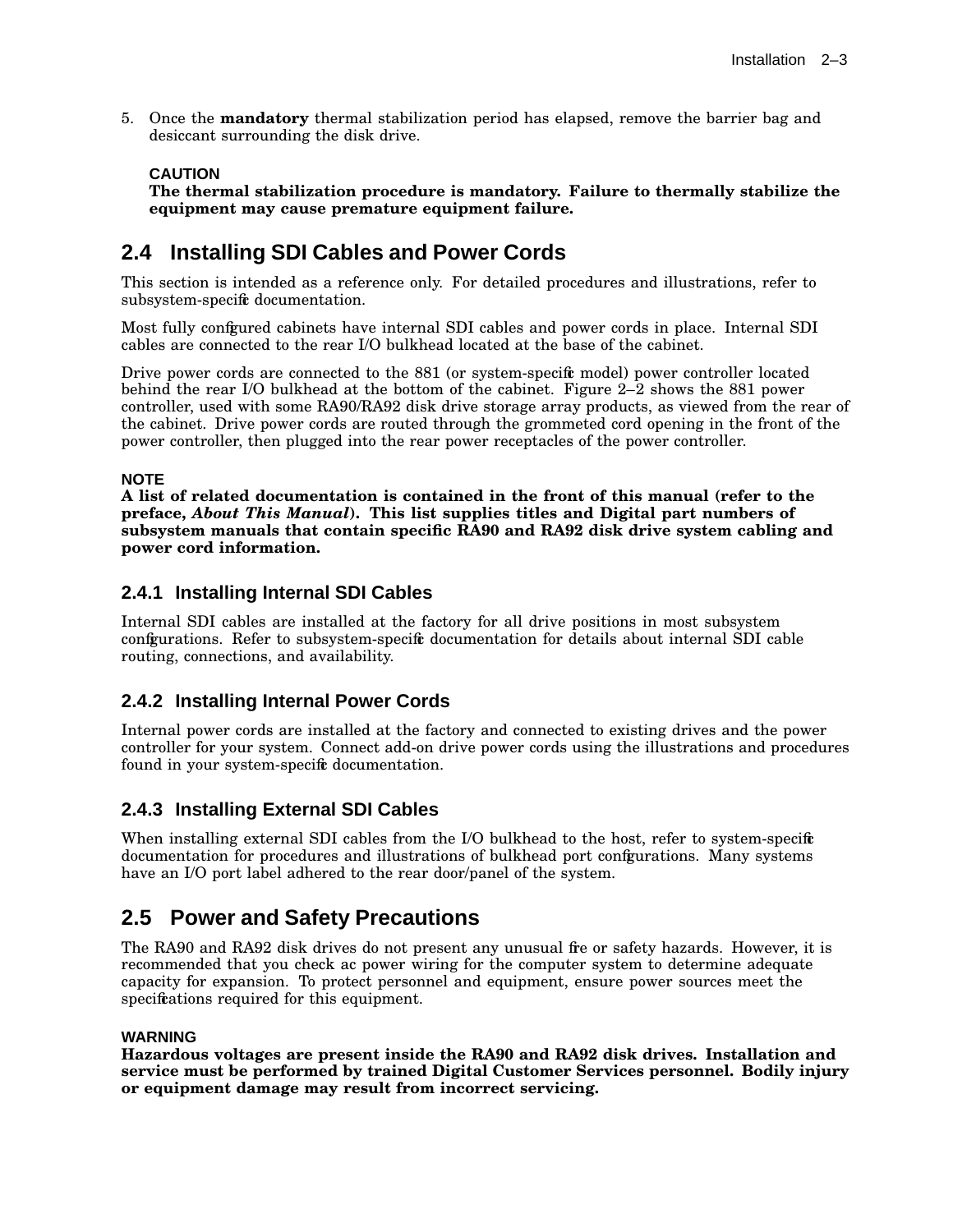

**Figure 2–2 881 Power Controller (Example)**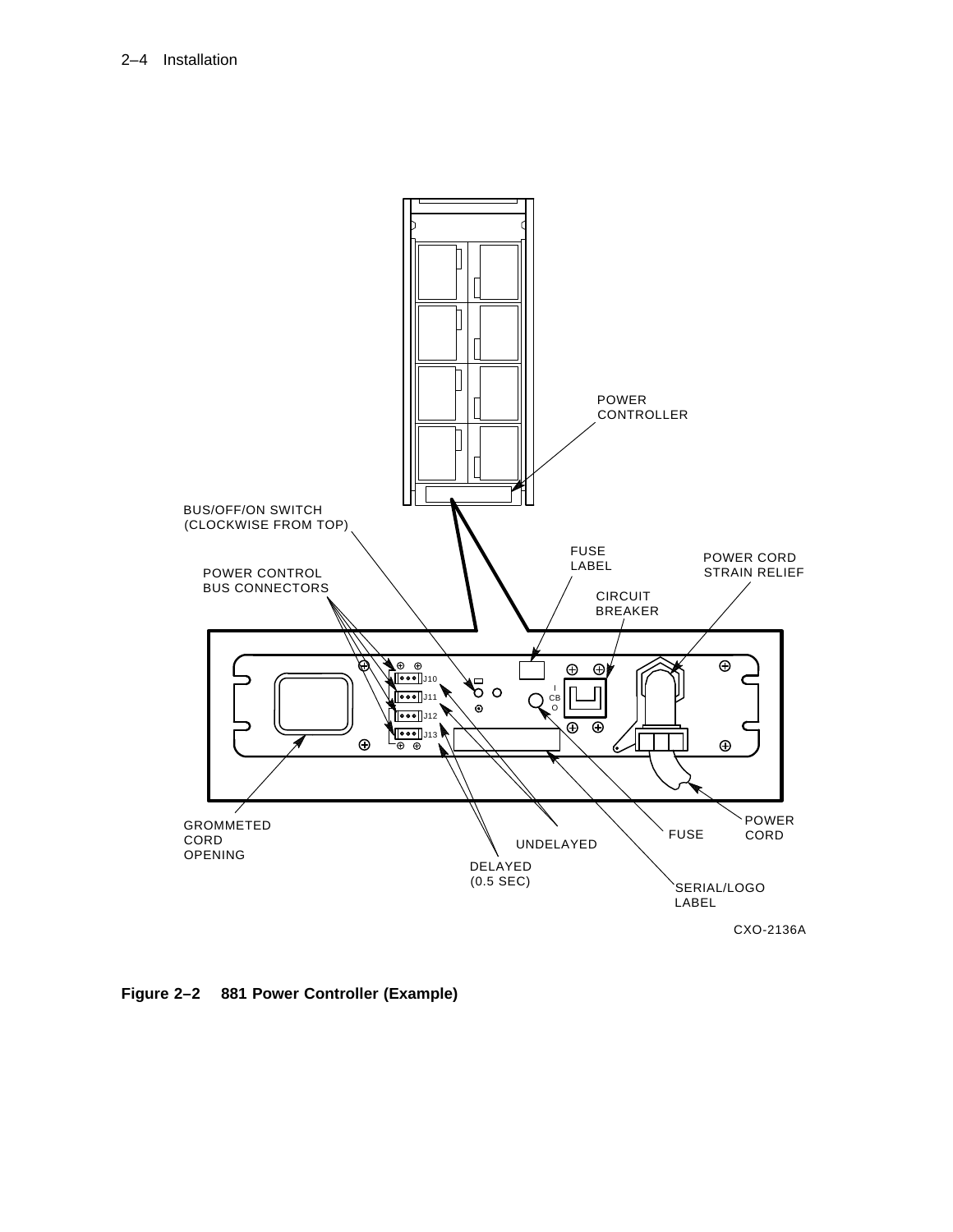### **2.6 AC Power Wiring**

Three-phase power must be present to support the installation of the 60-inch cabinet. The 40 inch cabinet requires single-phase power. Check system-specific documentation for the power requirements for your system.

The wiring used by Digital Equipment Corporation conforms to UL, CSA, and ISE standards. Figure 2–3 shows the ac plug configurations for RA90 and RA92 disk drives and the 881 and 874 power controllers.

#### **NOTE**

#### **Do not apply power to the power controller until proper voltage has been selected.**

### **2.7 Voltage Selection**

Before applying power to the RA90 or RA92 disk drive, ensure the proper voltage has been selected for your area of operation. The voltage selector is a slide switch capable of selecting 120 volts or 240 volts. (The frequency 60 Hz or 50 Hz is universal.) To select the proper voltage, perform the following steps:

#### **WARNING**

#### **Ensure that both the power controller and drive are operating at the same voltages and frequencies (120 Vac or 240 Vac).**

- 1. Remove the subsystem cabinet rear access panel.
- 2. Verify the ac circuit breaker on the power control unit is off.
- 3. Verify the circuit breaker on each disk drive is off (0) (refer to Figure 2–4).
- 4. Locate the voltage selector switch (refer to Figure 2–5).
- 5. Using a non-conductive pointed object, slide the voltage selector switch into the position applicable to your site.
- 6. Ensure the drive power cord is plugged into the power controller.
- 7. Plug the ac power cord from the power controller into an external receptacle.
- 8. Switch on the ac circuit breaker on the power controller.
- 9. Switch on (1) the RA90 or RA92 drive circuit breaker (refer to Figure 2–4).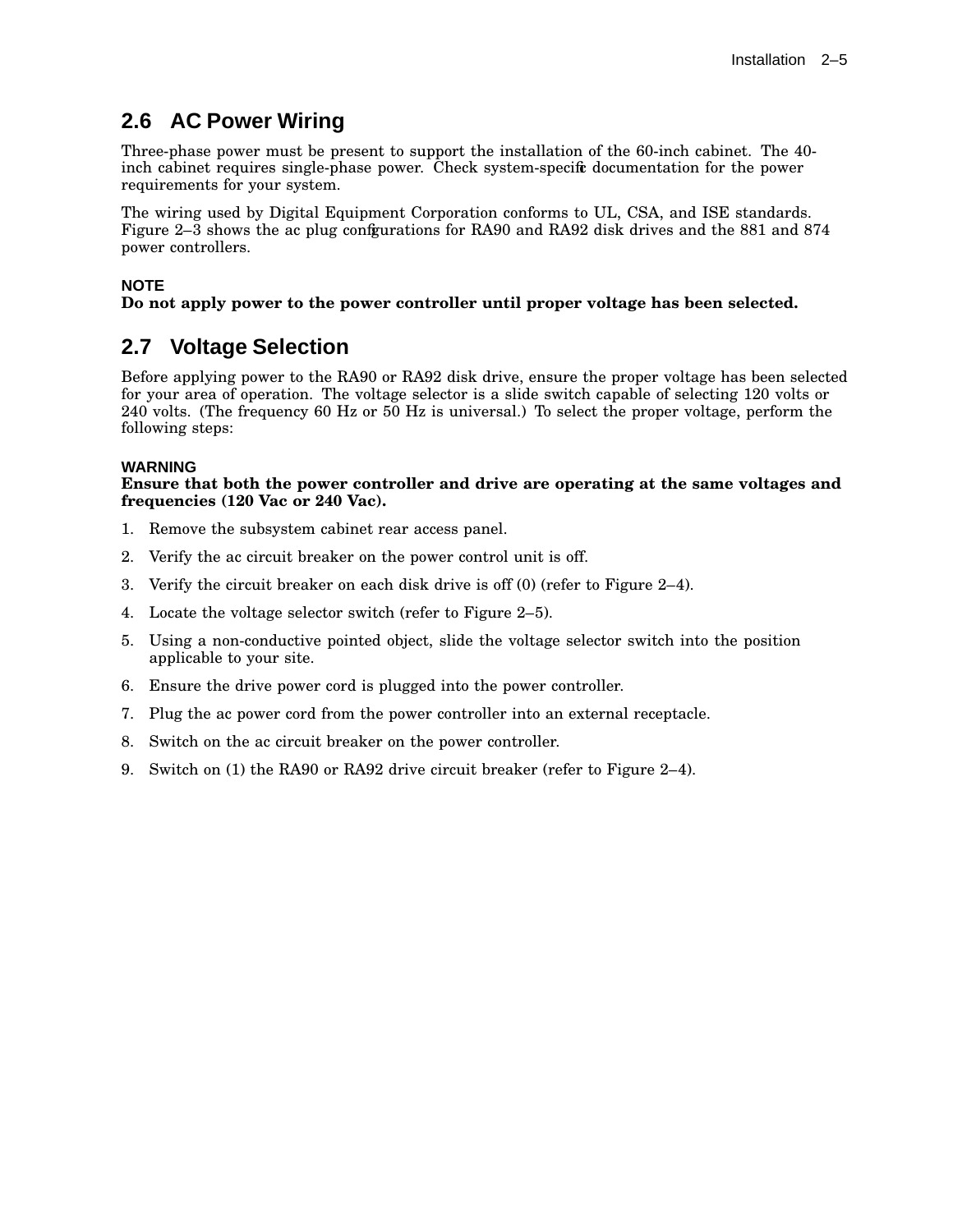#### POWER CORDS GOING TO POWER CONTROLLER



220-240/380-415V AC 50HZ 20A OR 16A USED WITH 881-B POWER CONTROLLER 5-WIRE, 4-POLE, IEC 309

CXO-1872D

**Figure 2–3 Electrical Plug Configurations**

3-PHASE WYE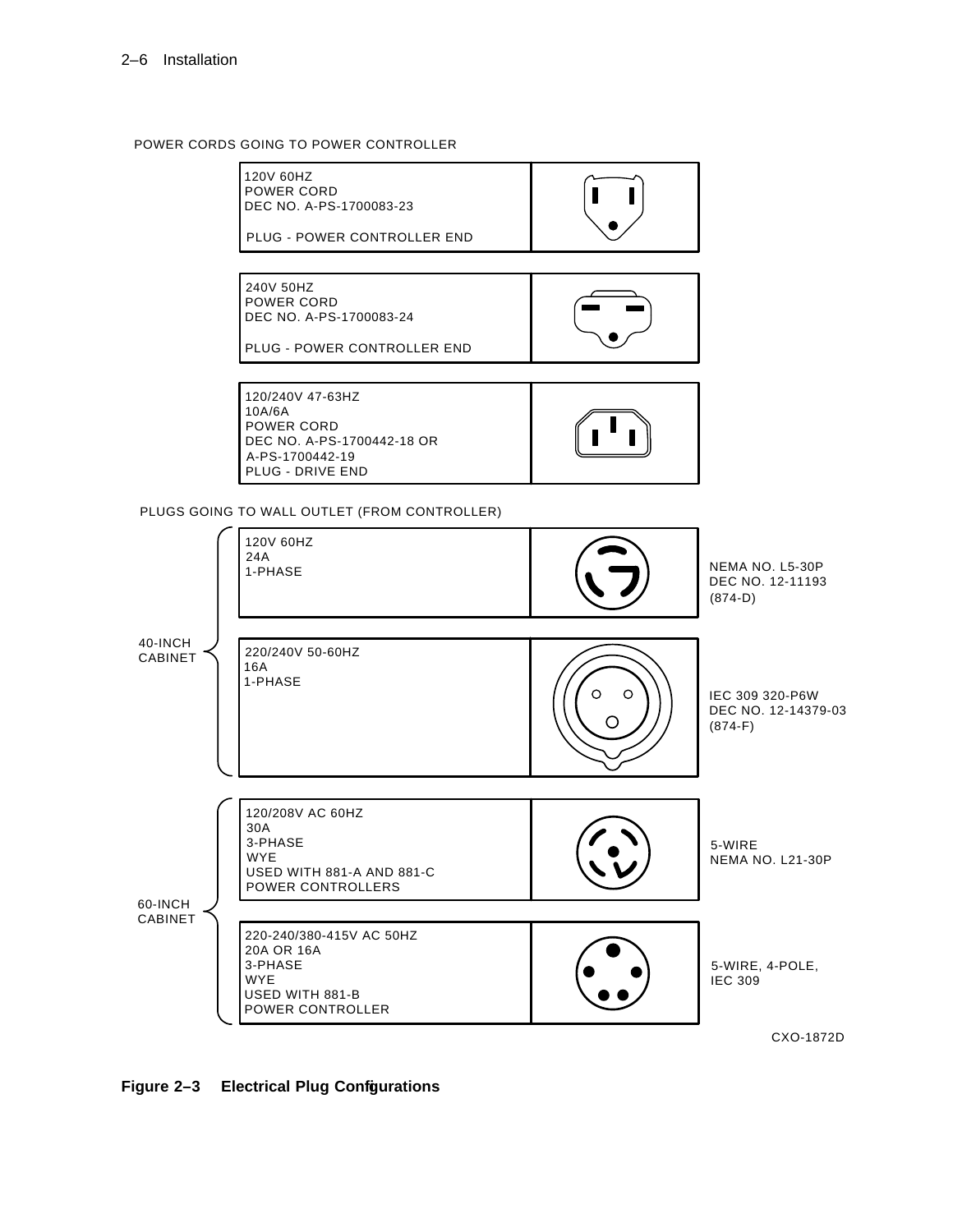

**Figure 2–4 Drive Circuit Breaker Location**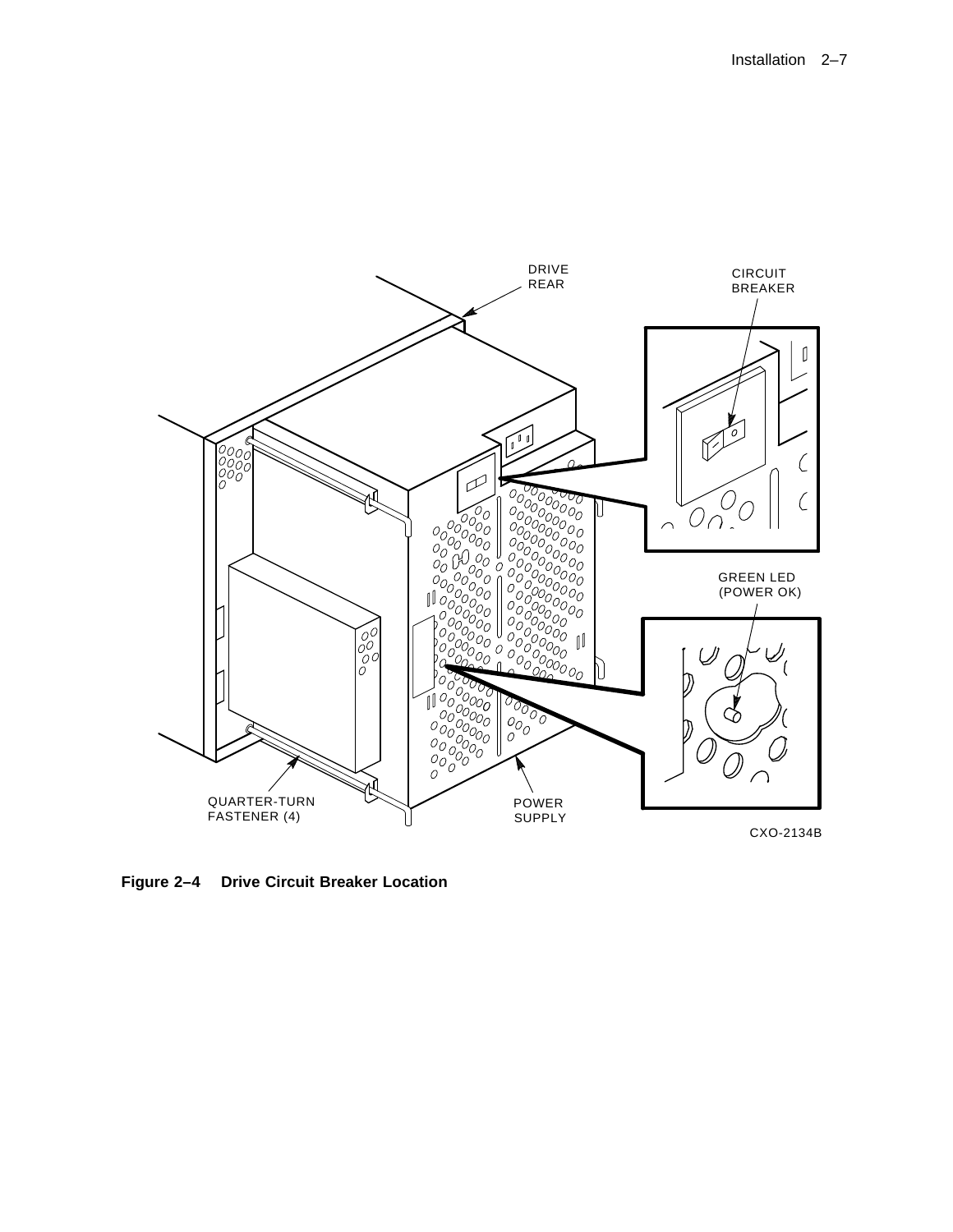

NOTE: VOLTAGE MARKINGS ON SOME POWER SUPPLIES READ 115/230V.

CXO-2135D

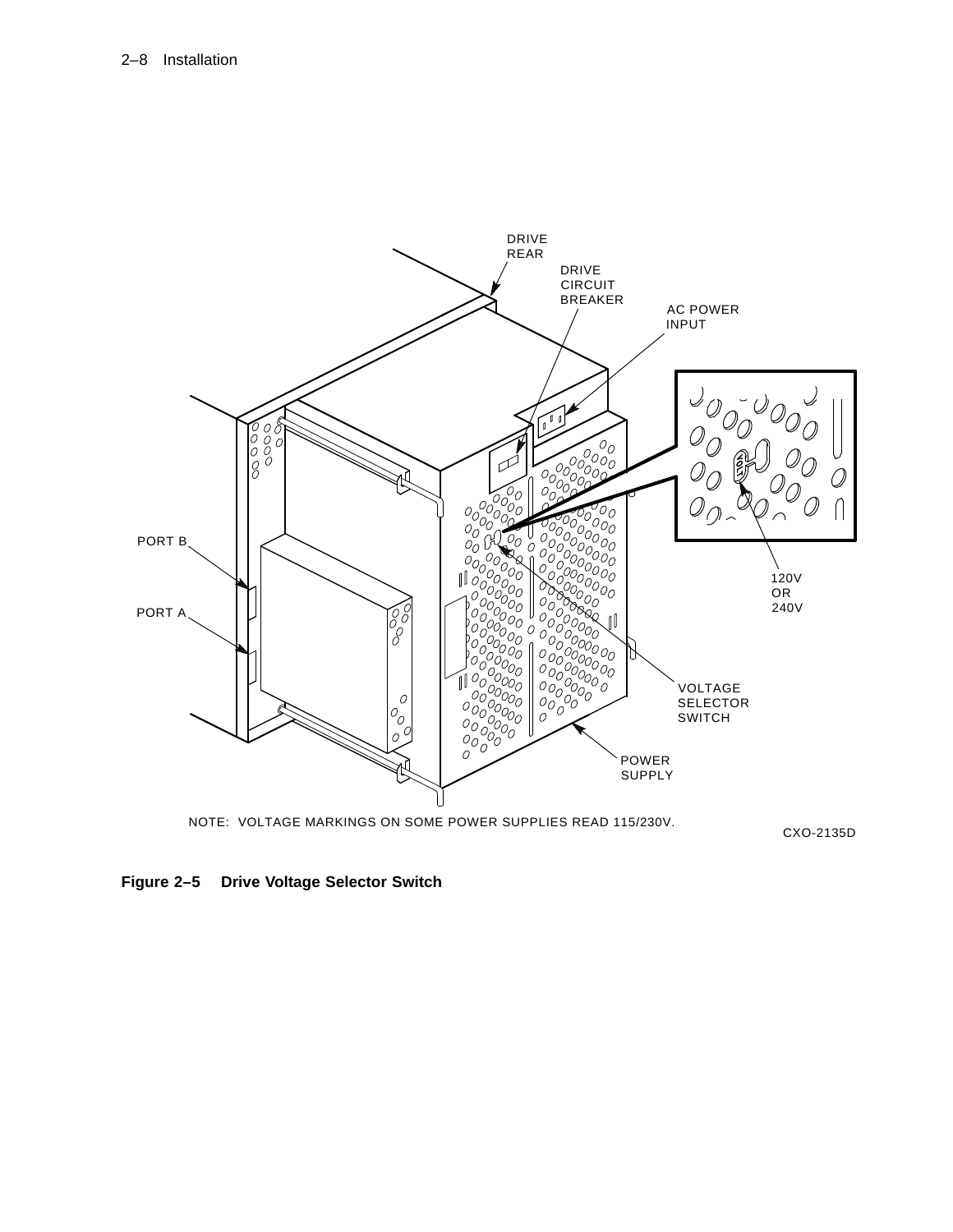# **3 Operating Instructions**

### **3.1 Introduction**

This chapter describes the operator control panel (OCP), drive-resident power-up diagnostics, acceptance tests, and RA90/RA92 disk drive operating modes. Functional flowcharts are included to aid the user when operating the RA90 or RA92 disk drive.

### **3.2 OCP Functions, Switches, and Indicators**

The OCP is the interface to the RA90/RA92 disk drive. The OCP performs the following functions:

- Selects and displays the unit address number.
- Selects Run, Write Protect, Port A, and Port B.
- Displays faults and error codes.
- Selects tests in the test mode.
- Communicates with the RA90 or RA92 master processor.

These functions are executed using the following OCP switches and indicators (refer to Figure 3–1):

- Six input switches (Run, Fault, Write Protect, Port A, Port B, and Test)
- Seven LED indicators (Ready, Run, Fault, Write Protect, Port A, Port B, and Test)
- A four-character alphanumeric display

There are no physical in or out states for the OCP switches. Instead, the logical state of the switch is changed each time a switch is selected, similar to the way a calculator works.

The switch states are shown in the OCP display. The LED indicators show the state of the drive relative to the controller.

### **3.3 Power-Up Diagnostics**

*Do not select any OCP switches.*

A sequence of drive-resident diagnostics run when power is applied to the drive. This sequence consists of hardcore tests and basic processor tests. Successful completion of these tests is indicated by a series of OCP displays, as follows:

- 1. Blank (1 second).
- 2. **[WAIT]** (16 seconds).
- 3. **[0000]** (If previously programmed, the drive unit number is displayed; otherwise, zeros are displayed.)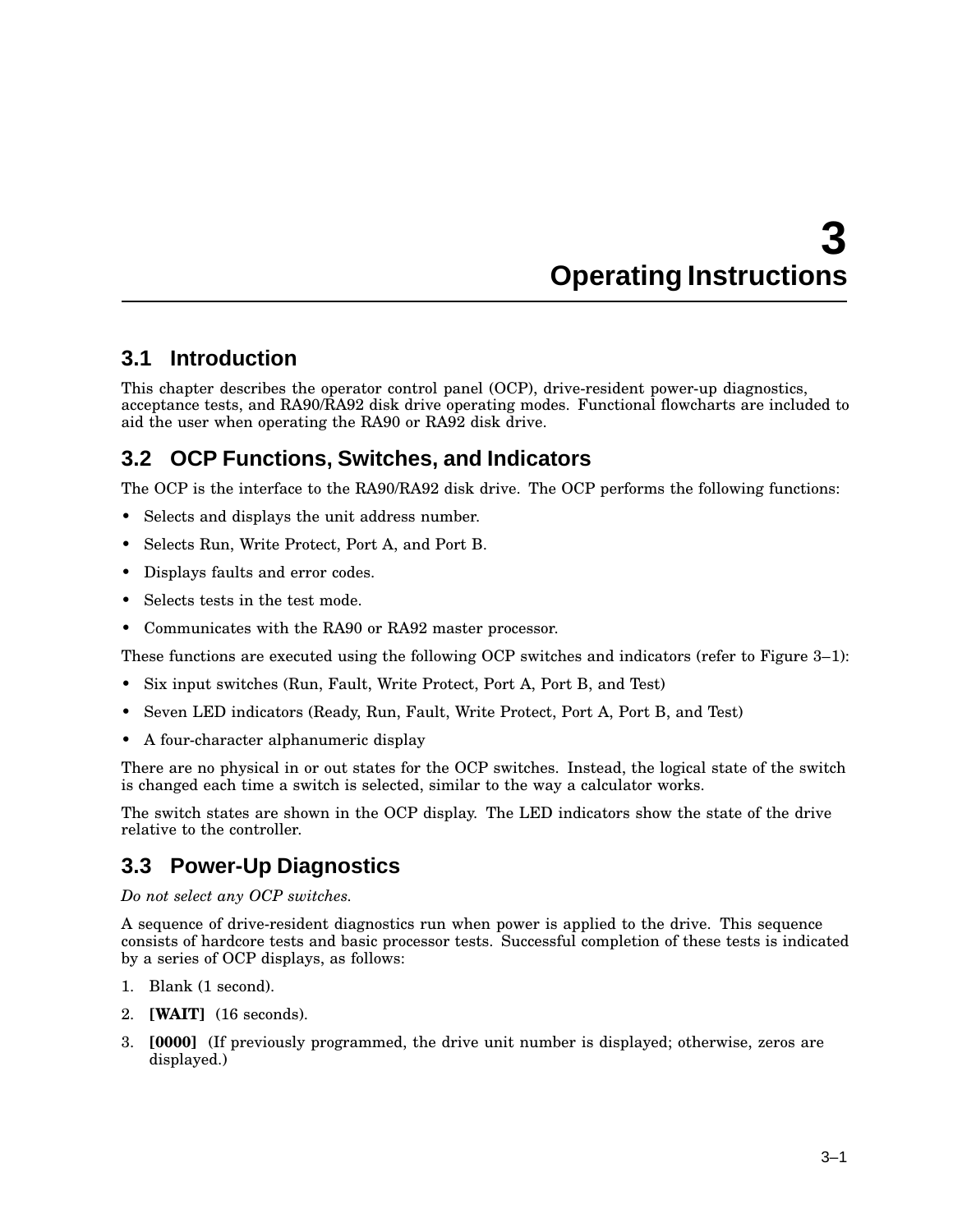#### 3–2 Operating Instructions



**Figure 3–1 RA90/RA92 OCP**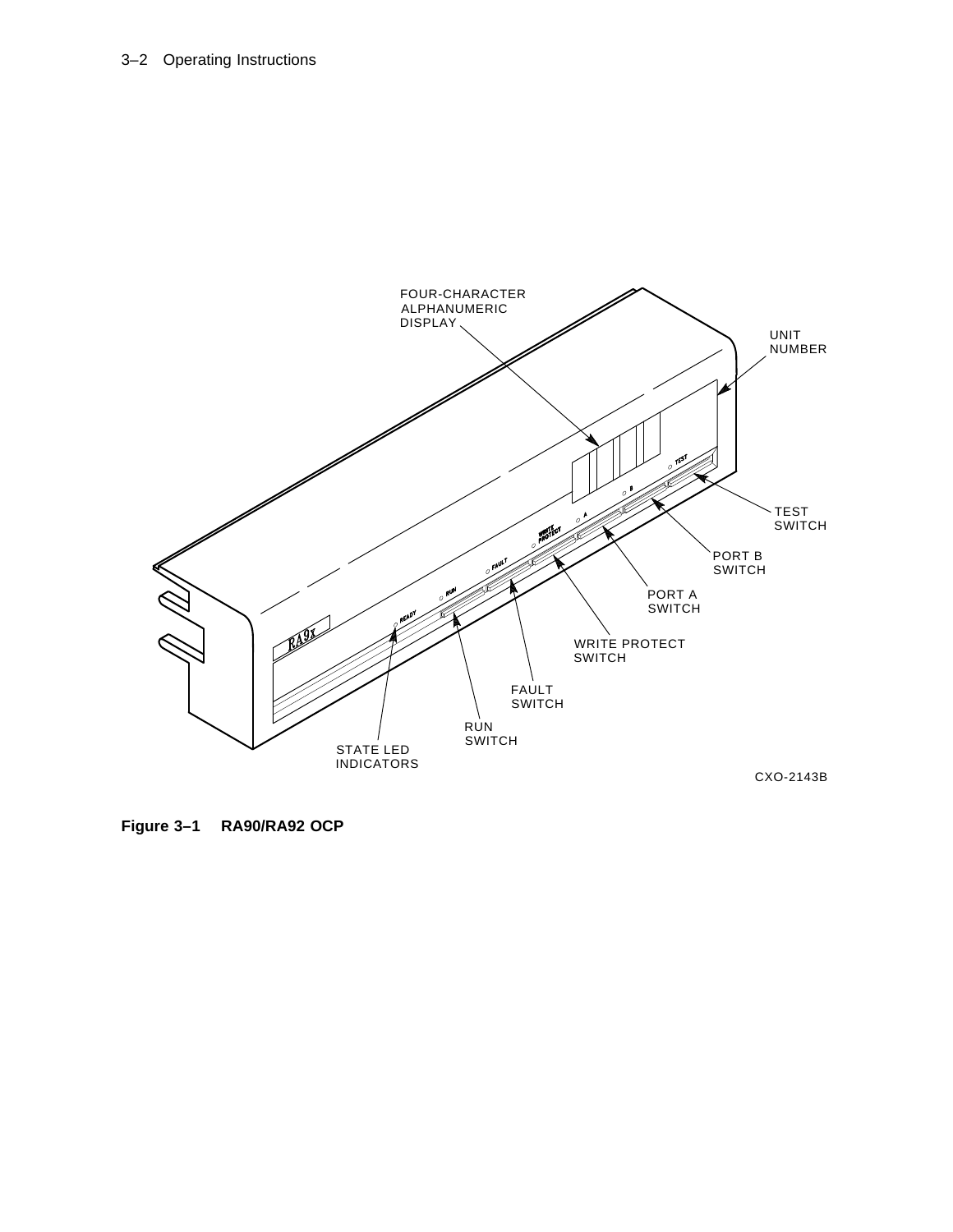### **3.3.1 Problems at Power-Up**

If a problem occurs during power-up, the Fault LED indicator should light. However, if any of the basic processor functions fail and no front panel activity occurs, perform the following steps:

- 1. Ensure the OCP is seated properly.
- 2. Check ac power at the outlet.
- 3. Ensure the green LED at the rear of the power supply is lit (refer to Figure 3–2).
- 4. Ensure the power supply is properly seated by checking the four quarter-turn fasteners at the rear of the power supply. They should be properly secured.
- 5. Ensure the drive power cord is properly seated at the rear of the supply, and at the power controller receptacle.
- 6. Ensure that all drive FRUs are properly seated.

If the previous actions do not reveal the source of the problem, contact your Digital Customer Services representative.



**Figure 3–2 Power Supply Indicator**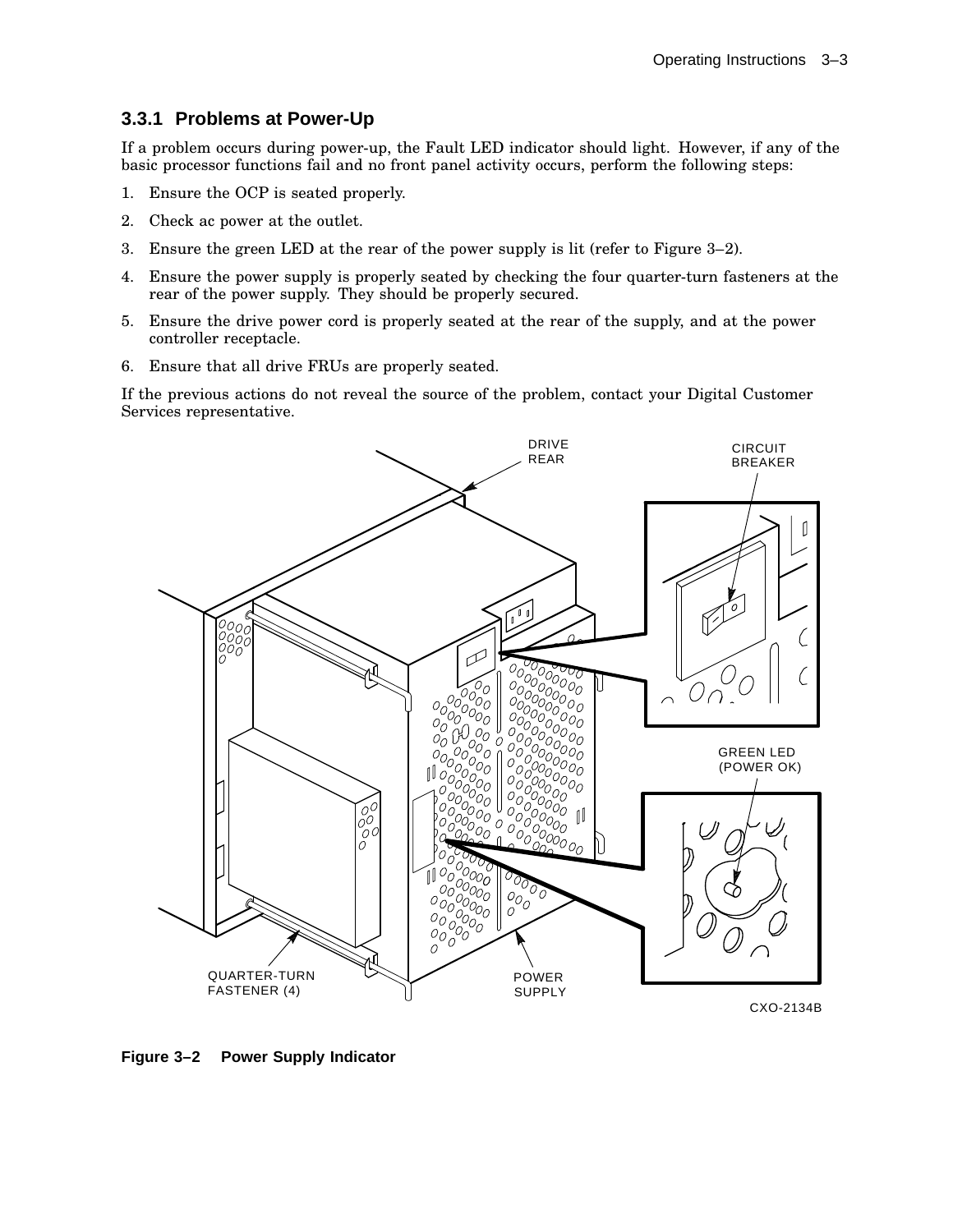If the Fault LED indicator lights during power-up, enter the fault display mode to determine the cause of the problem. To enter the fault display mode, select the Fault switch on the OCP. The OCP then displays a three-character error code in the format **[E 00]**, where **00** is a two-digit error code. Refer to Table 3–1 for a list of error codes and possible solutions.

| <b>Error</b>   | <b>Description</b>                          | Action                                                                                                                                                                                                                                                      |
|----------------|---------------------------------------------|-------------------------------------------------------------------------------------------------------------------------------------------------------------------------------------------------------------------------------------------------------------|
| 0 <sub>F</sub> | Drive write protected                       | Disable write protection with the OCP Write Protect switch or<br>turn off software write protection.                                                                                                                                                        |
| 22             | Drive over-temperature<br>condition         | Spin down and remove power from the drive. Ensure cabinet air<br>vent grill is clean and room temperature is within recommended<br>limits. Call Digital Customer Services if air vent grill or<br>temperature has not caused an over-temperature condition. |
| 2D             | Power supply over-<br>temperature condition | Spin down and remove power from the drive. Ensure cabinet air<br>vent grill is clean and room temperature is within recommended<br>limits. Call Digital Customer Services if air vent grill or<br>temperature has not caused an over-temperature condition. |
| 3A,<br>6F      | Write protect error                         | Disable write protection with the OCP Write Protect switch or<br>turn off software write protection.                                                                                                                                                        |

**Table 3–1 OCP Error Codes**

#### **NOTE**

**Error codes not found in Table 3–1 indicate problems beyond the scope of this manual. Call your Digital Customer Services representative. Report the displayed error code when requesting service.**

### **3.4 Acceptance Testing**

*Do not select any OCP switches.*

After the hardcore diagnostics have run successfully, the drive automatically enters an idle-loop diagnostic test sequence. This test sequence is indicated by the front panel Test LED indicator lighting.

Allow the drive to remain spun down and in idle-loop testing for 5 minutes. If you select the Run switch during this time, the drive will not respond until it has finished its current idle-loop routine.

#### **NOTE**

**If an error occurs during idle-loop testing, refer to Table 3–1 for possible solutions and operator actions. Error codes not found in Table 3–1 are beyond the scope of this manual. Call your Digital Customer Services representative. Report the displayed error code when requesting service.**

#### **3.4.1 Operator Control Panel Lamp Testing**

Next, perform an OCP lamp test to ensure the LED indicators and alphanumeric display are functioning properly. Use the following procedure:

- 1. Select the Test switch. (The Test LED indicator lights.)
- 2. Select the Fault switch. (All lamps light momentarily.)
- 3. Deselect the Test switch.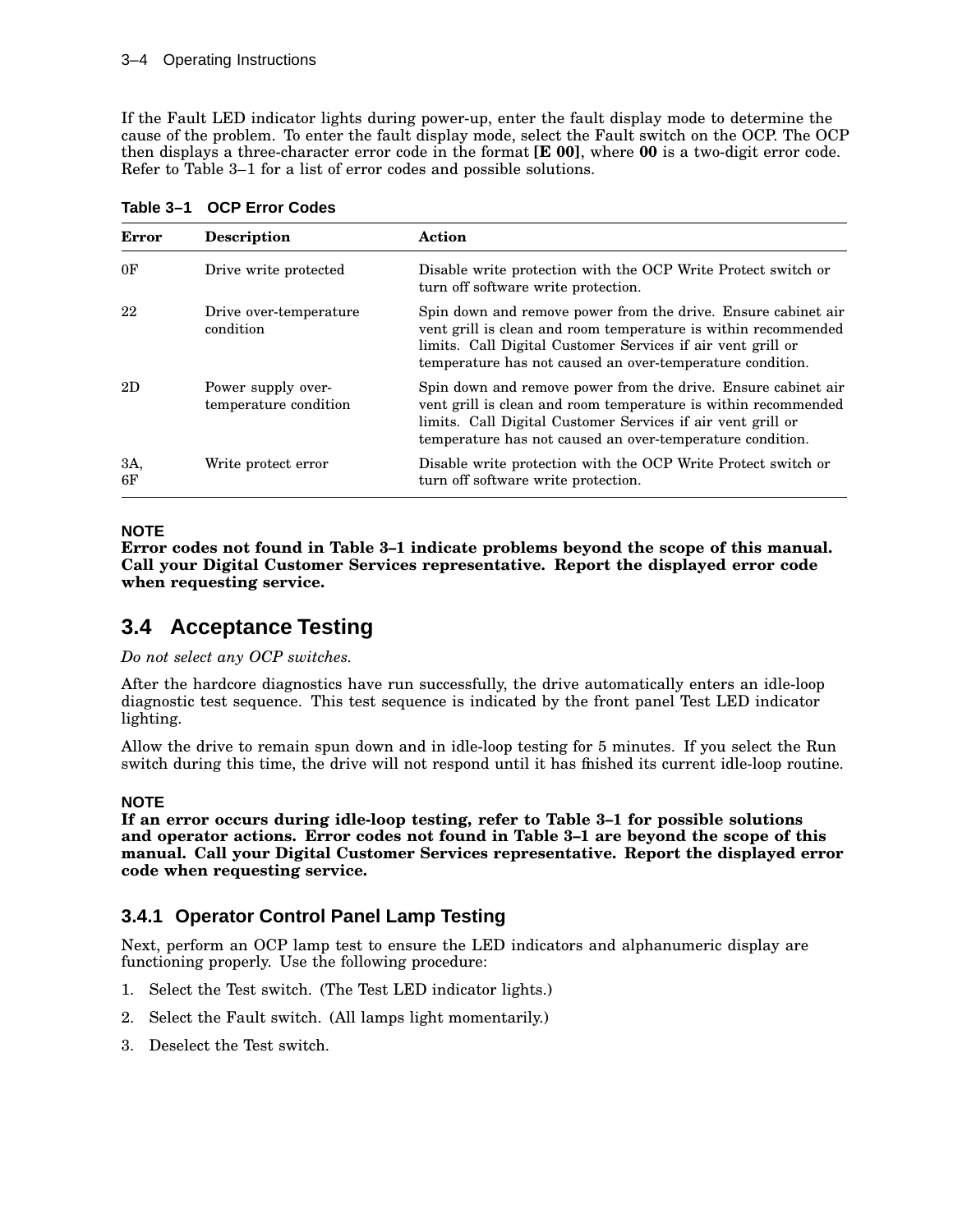### **3.4.2 Testing Spun-Down Drive**

The next step in the acceptance test process requires running drive-resident diagnostics with the drive in a spun-down state. To invoke resident diagnostics while the drive is spun down:

- 1. Select the Test switch. (The Test LED indicator lights.)
- 2. Select the Write Protect switch. (The OCP displays **[T 00]**.)
- 3. Select the Write Protect switch again, to start testing.

The drive is now running a sequence of resident diagnostics. A number of displays are seen during execution of the diagnostics. Refer to Figure 3–3 for an example of a normal test sequence.



#### **Figure 3–3 OCP Displays During Normal Testing**

Allow drive diagnostics to complete before continuing acceptance testing. This will take about 2 minutes and terminate with a **[T 00]** display.

#### **NOTE**

**If an error occurs, refer to Table 3–1 for possible solutions and operator actions. Error codes not found in Table 3–1 indicate problems beyond the scope of this manual. Contact your Digital Customer Services representative. Report the displayed error code when requesting service.**

#### **3.4.3 Testing Spun-Up Drive**

To spin up the drive:

- 1. Deselect the Test switch. (The Test LED indicator extinguishes and the unit address (if programmed) is displayed.)
- 2. Select the Run switch. (An **R** appears in the OCP display, and the Run LED indicator lights.)

Allow the drive to reach the ready state, as indicated by the front panel Ready LED indicator.

The steps that follow invoke a sequence of resident diagnostic tests. These tests check drive functions in the following areas:

- Processor
- Servo bus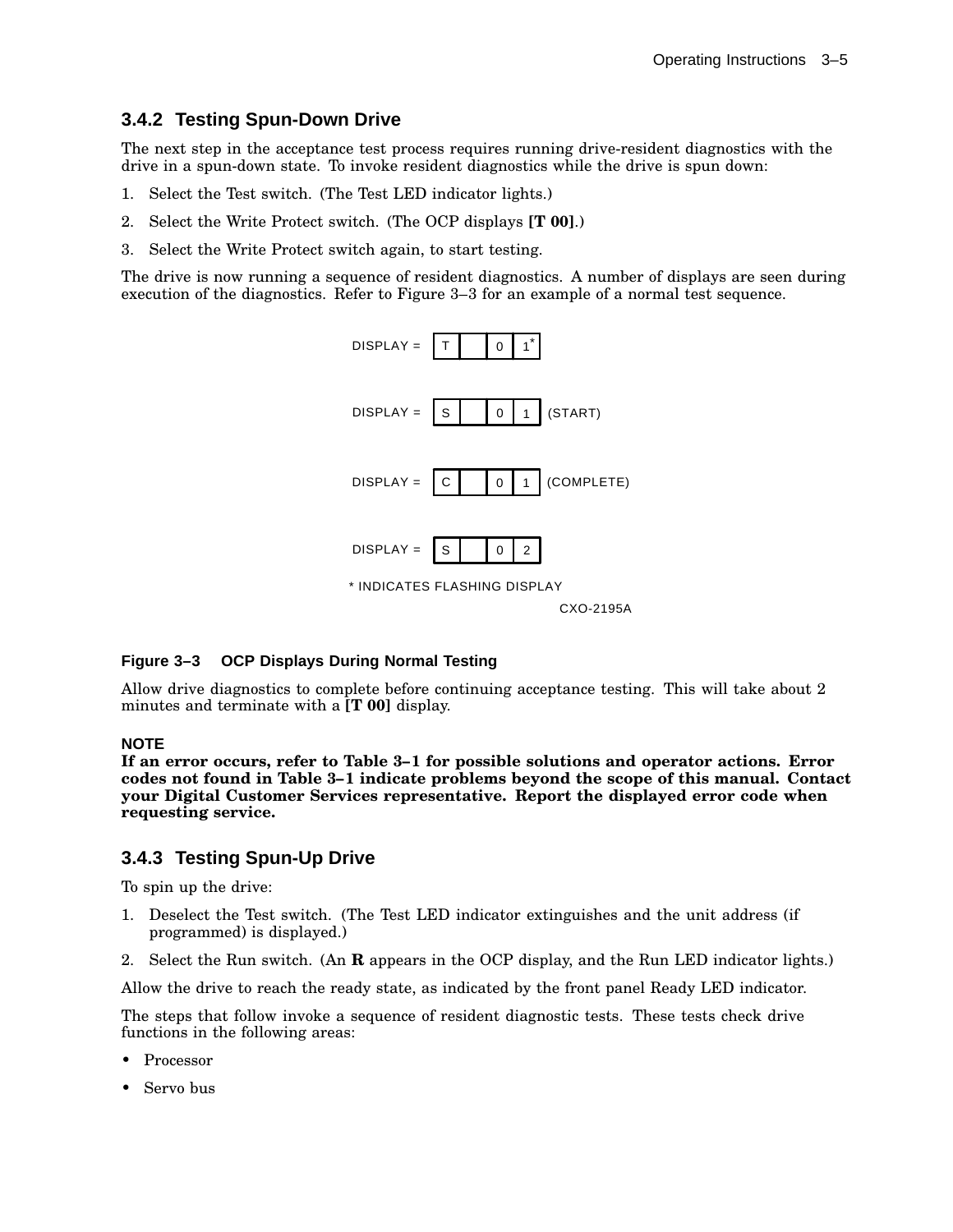- Positioner
- Head select
- Read/Write circuitry
- Fault detection circuitry

To invoke resident diagnostics while the drive is spun up:

- 1. Select the Test switch. (Test LED indicator lights.)
- 2. Select the Write Protect switch. (The OCP displays **[T 00]**.)
- 3. Select the Write Protect switch again, to start testing.

Allow the tests to run to completion (about 8 minutes). To halt testing:

- 1. Select the Port A or Port B switch.
- 2. Select the Test switch.

The drive exits the test mode and the OCP displays an **R** with the Ready and Run LED indicators illuminated. The drive can now be placed on line, assuming no problems have been encountered.

#### **NOTE**

**If an error occurs, refer to Table 3–1 for possible solutions and operator actions. Error codes not found in Table 3–1 indicate problems beyond the scope of this manual. Contact your Digital Customer Services representative. Report the displayed error code when requesting service.**

### **3.5 Programming the Drive Unit Address**

The unit address can be set once power has been applied to the drive. You must set the drive unit address before placing the RA90 or RA92 disk drive on line.

The RA90 or RA92 unit address is programmable from 0 to 4094. (Remember that the operating system or subsystem type can limit the unit address range.)

Use the following procedure to set the drive unit address. Refer to Figure 3–4 for a flowchart of this procedure.

- 1. Select the Test switch. (The Test LED indicator lights and a unit address (if previously programmed) is displayed; otherwise, zeros are displayed.)
- 2. Select the Port A switch for the ones position. (Position zero blinks.)
- 3. Select the Port B switch. (Position zero increments 1 through 9 every time Port B is selected.)
- 4. Select the Port A switch for the tens position. (Position one blinks.)
- 5. Select the Port B switch. (Position one increments 1 through 9 every time Port B is selected.)
- 6. Select the Port A switch for the hundreds position. (Position two blinks.)
- 7. Select the Port B switch. (Position two increments 1 through 9 every time Port B is selected.)
- 8. Select the Port A switch for the thousands position. (Position three blinks.)
- 9. Select the Port B switch. (Position three increments 1 through 4 every time Port B is selected.)
- 10. Select the Test switch to exit.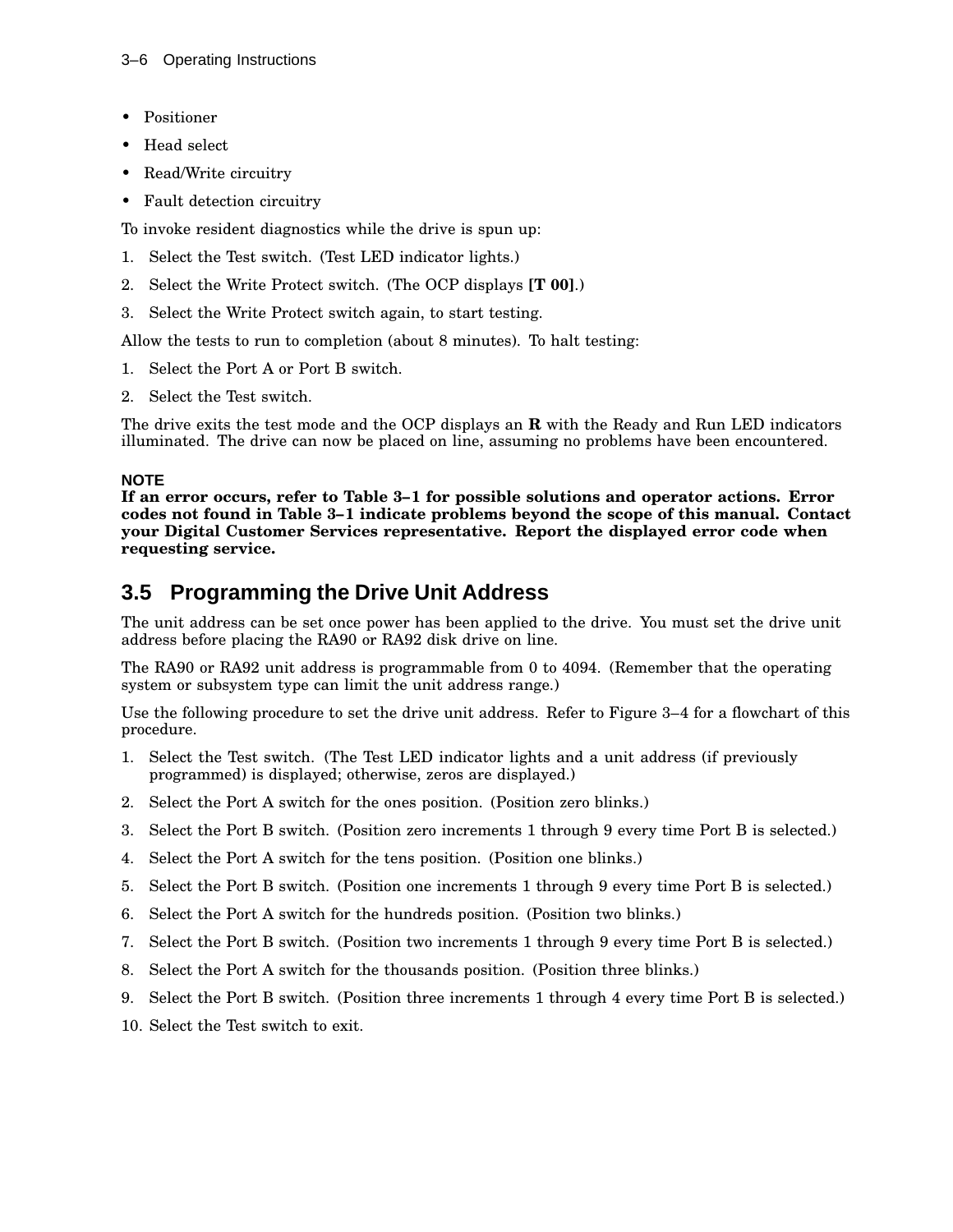

**Figure 3–4 Unit Address Programming Flowchart**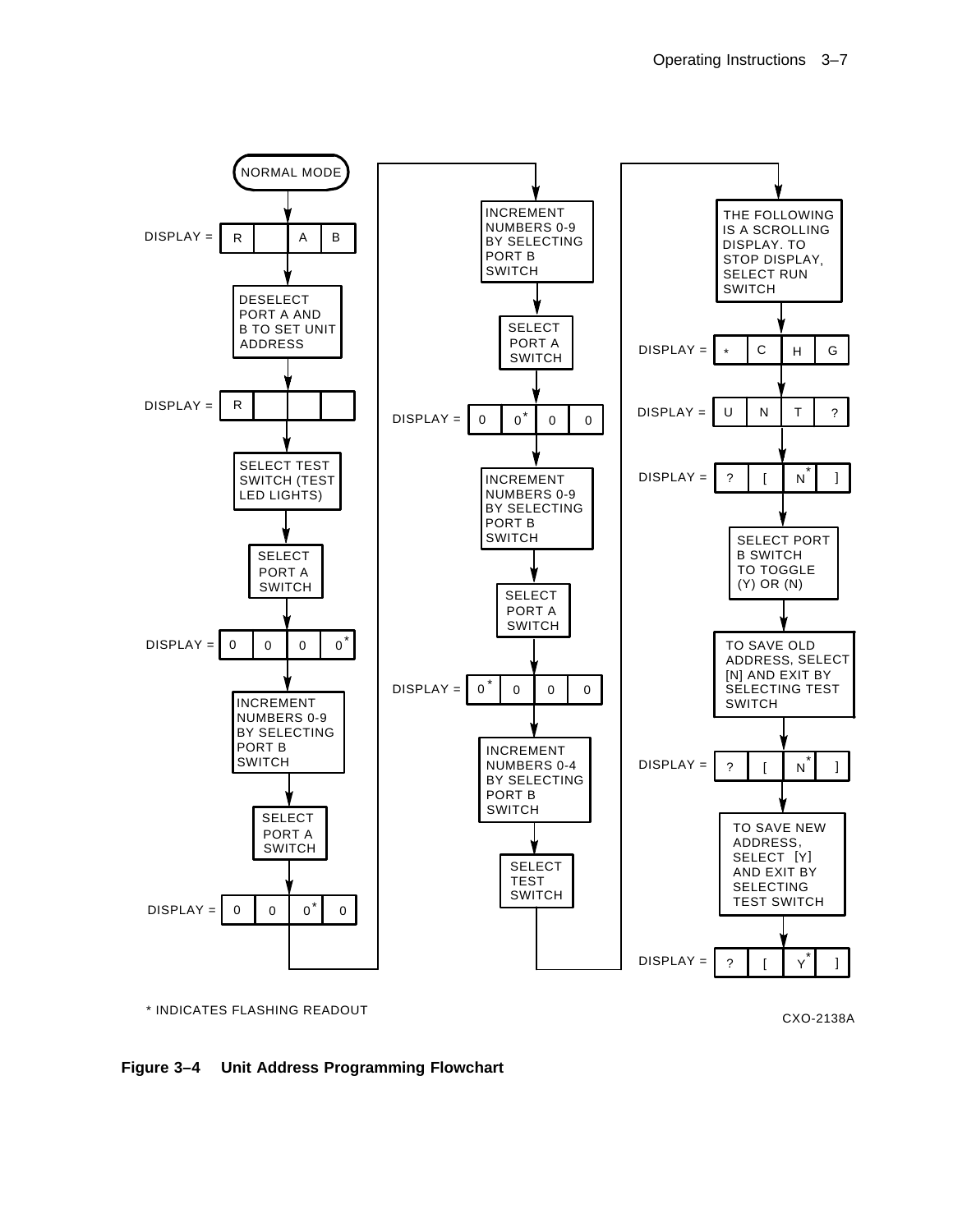At this point, the OCP prompts you to verify that you want to change the unit address. The following prompt scrolls through the OCP display:

#### **CHG UNT # {? [N]}**

- If you do not want to change the unit address, select the Test switch a second time. The drive returns to normal mode.
- To change the unit address:
	- 1. Toggle the Port B switch. (The OCP displays **{? [Y]}**.)
	- 2. Select the Test switch.

The old unit address is overwritten with the new address. The new unit address is displayed in the OCP.

#### **NOTE**

#### **The new unit address is written to EEPROM and is not lost if the drive loses power.**

#### **3.5.1 Alternate Unit Address Display Mode**

Future RA90 and RA92 disk drives will incorporate a microcode enhancement that will provide an alternate unit address display mode. To display the unit address, refer to Figure 3–5 while performing the following procedure:

- 1. The OCP display shows an **R**, **A**, and/or **B**.
- 2. While in normal mode, select the Port A and/or Port B switch.
- 3. Select the Test switch. At this point, the Run, Fault, Write Protect, Port A, and Port B switches are disabled.
- 4. The unit address is displayed until:
	- The Test switch is deselected.
	- Power is cycled.
	- An SDI HARD INIT occurs, or the drive forces a hard initialization due to a fatal error.

Any of these conditions will clear the OCP from the alternate display mode.

### **3.6 RA90/RA92 Operating Modes**

The RA90 and RA92 disk drives operate in three set-up modes: normal, fault display, and test. The following sections describe the functions of each mode.

#### **3.6.1 Normal Mode Setup**

The normal mode setup is the usual operating mode of the RA90 and RA92 disk drives. Switch selection during normal operation usually consists of the Run switch, Write Protect switch (for normal write protection), and Port A or B switches. No Fault or Test LED indicators are lit.

During normal operations:

• Selecting the Run switch causes an **R** to appear in the OCP display and causes the drive to spin up. Additionally, the Run LED indicator lights. The Ready LED indicator lights once the drive is up to speed.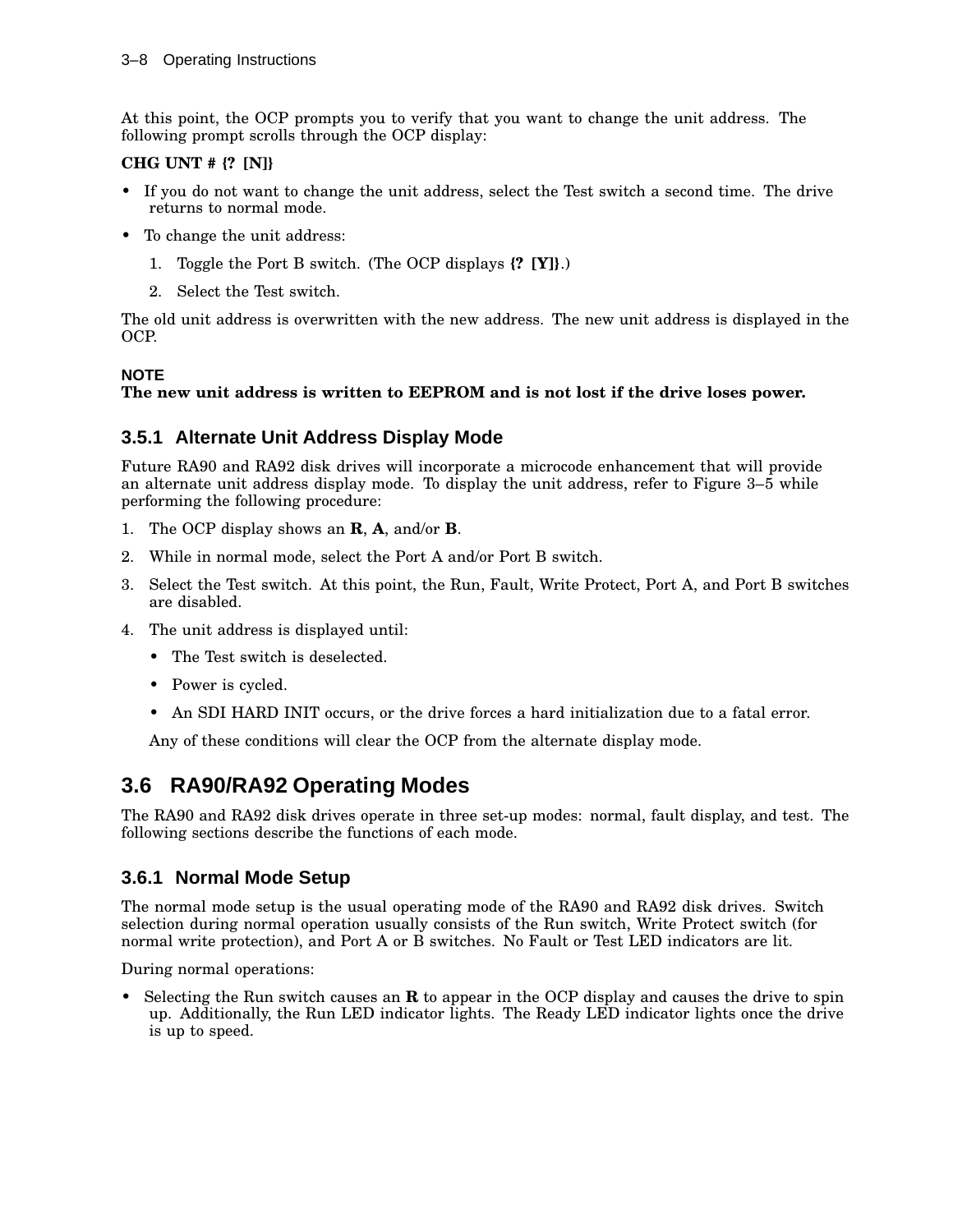

#### **Figure 3–5 Alternate Unit Address Display Mode Flowchart**

- Selecting the Port A or Port B switch causes an **A** or **B** to appear in the OCP display and logically makes the drive available to the controller.
- Selecting the Write Protect switch logically write protects the drive and lights the Write Protect LED indicator.
- Selecting the Fault switch:
	- (Without a fault indication) causes a 2-second OCP lamp test.
	- (With a fault indication) causes an error code to display. Selecting the Fault switch a second time (with a fault indication) clears the fault.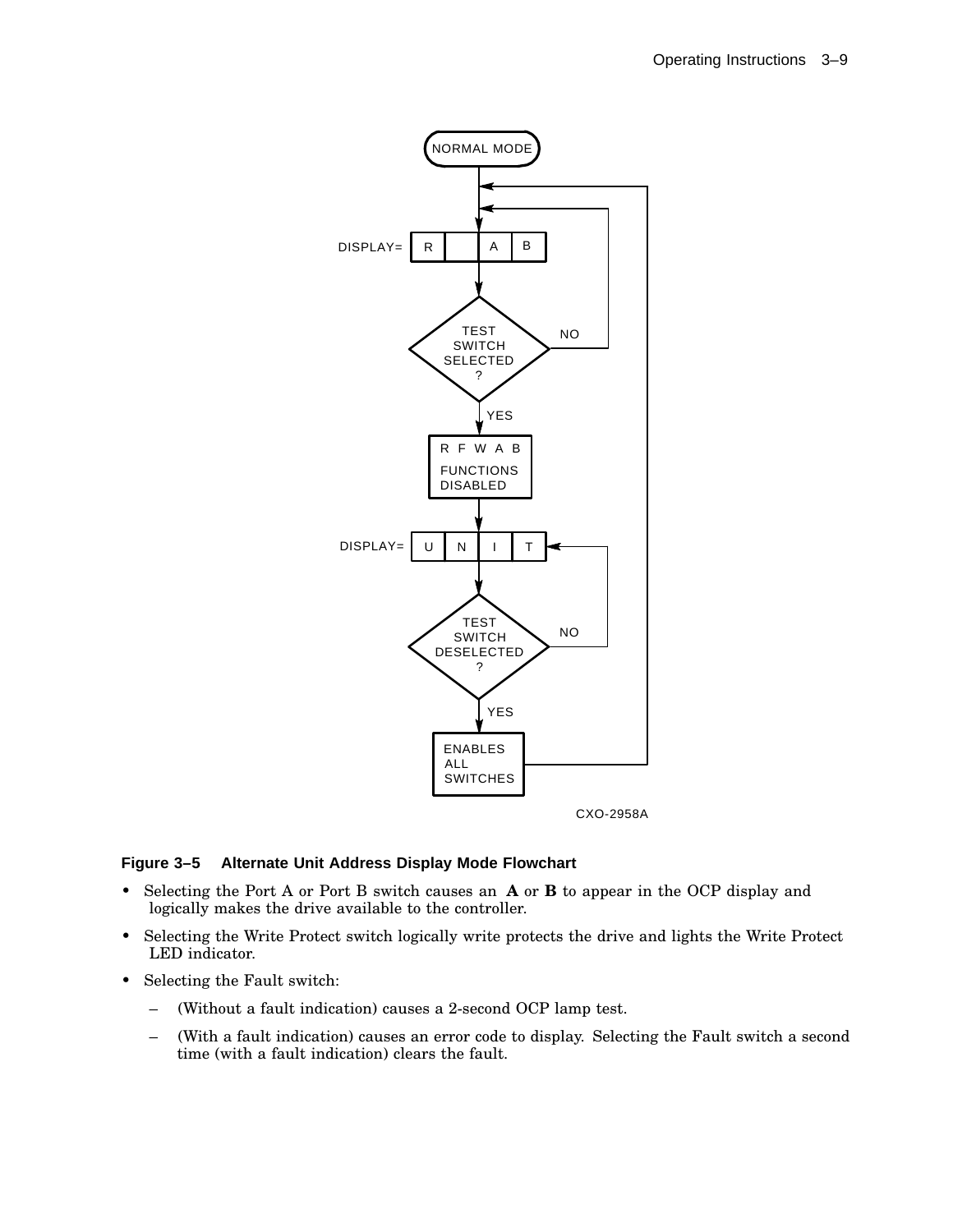- Selecting the Test switch:
	- (With the Port A or Port B switch selected) causes a 2-second display of the unit address. (Refer to Section 3.5.1 for information on the alternate unit address display mode.)
	- (Without the Port A or Port B switch selected) causes the drive to enter the test mode.

#### **3.6.2 Fault Display Mode Setup**

To enter the fault display mode, select the Fault switch. The fault display mode can only be entered if the Fault LED indicator is lit; otherwise, selecting the Fault switch causes a 2-second OCP lamp test.

An error code is displayed in the format shown in Figure 3–6. To exit the fault display mode and clear the fault, select the Fault switch a second time.

#### **NOTE**

**Hard faults will not clear. If a hard fault occurs, note the error code and contact Digital Customer Services.**



#### **Figure 3–6 Fault Display Example**

Refer to Figure 3–7 for a fault display mode flowchart.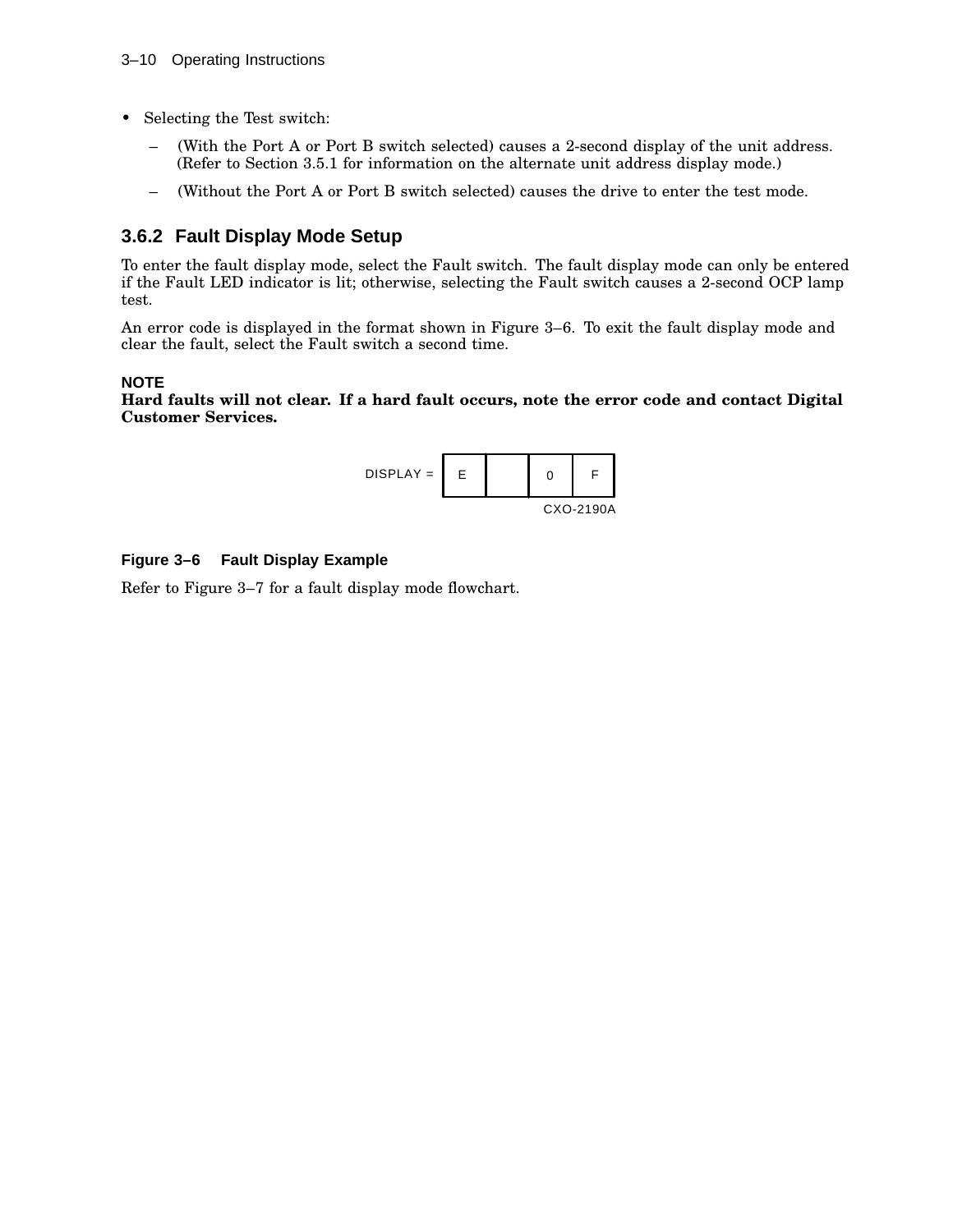

CXO-2191B \*NOTE: ANY COMBINATION OF LEGAL ALPHANUMERIC ERROR CODES (HEX).

**Figure 3–7 Fault Mode Flowchart**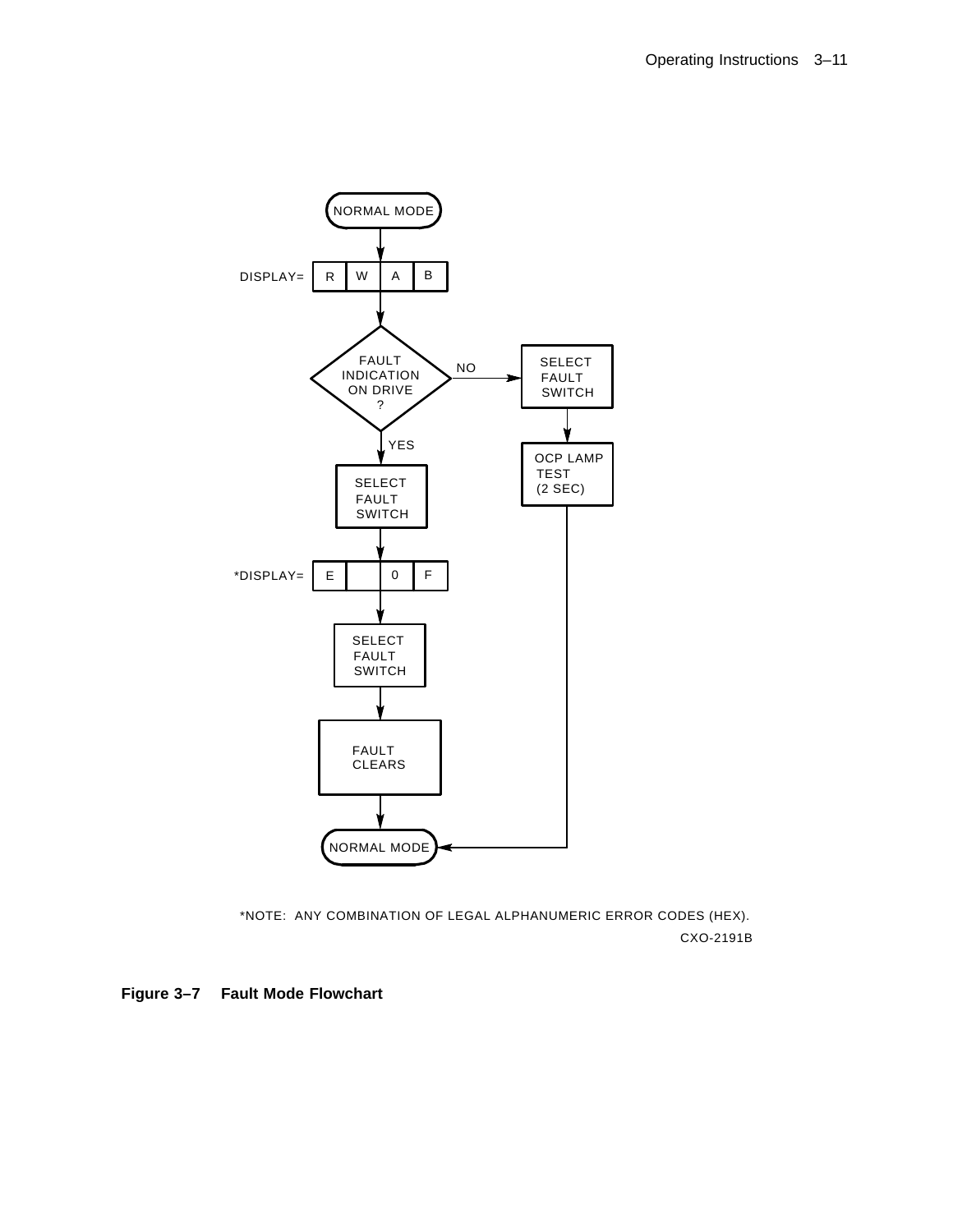### **3.6.3 Test Mode Setup**

You must enter the test mode to set the RA90 or RA92 unit address or to run resident diagnostic tests. In this mode, Port A and Port B switches have the function of selecting both the unit address numbers and test numbers. In addition, the port switches are used to abort running diagnostics. The Write Protect switch starts the tests and the Port A or Port B switches stop selected tests.

The test mode is characterized by three displays. Figure 3–8 shows an OCP after test selection is made. Figure 3–9 shows a display while the test is running.



CXO-2192A \* INDICATES FLASHING DISPLAY

#### **Figure 3–8 RA90/RA92 Test Display**



**Figure 3–9 Running Test OCP Display**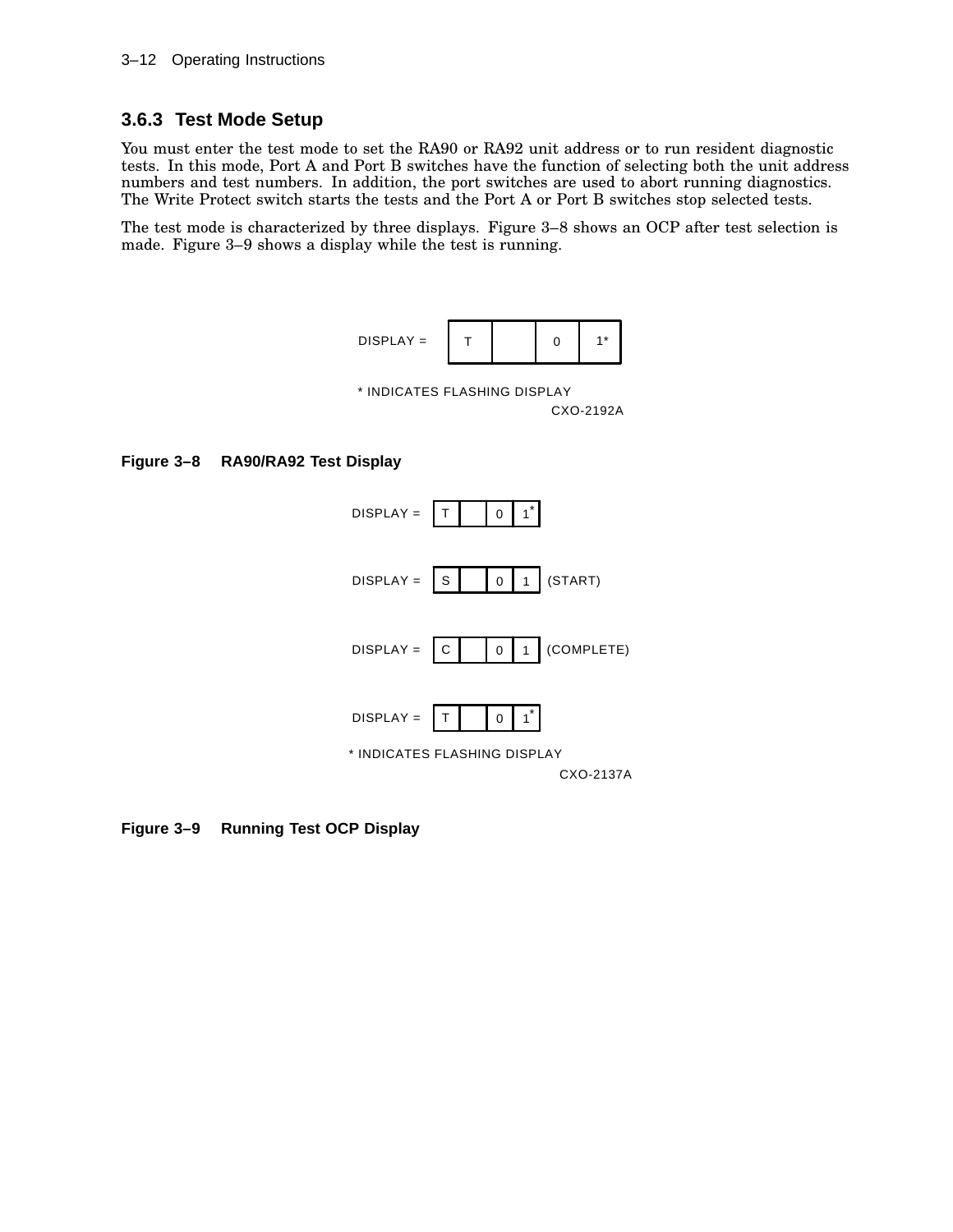# **4 Diagnostics**

### **4.1 General Information**

This chapter contains general information concerning drive-resident diagnostics and acceptance testing procedures.

### **4.2 Drive-Resident Diagnostics**

Drive-resident diagnostics are invoked under four conditions:

- Power-up or master processor reset
- External init (SDI command)
- Operator control panel (OCP) test mode selection
- Functional firmware sequences (idle loop)

Drive-resident diagnostics test three hardware areas. These areas are:

- Hardcore (CPU, ROM, RAM, SCI, and timer)
- Logic (processor board, servo board, and PCM board)
- Functional (guardband detect, seek/timing, and read/write)

#### **4.2.1 Power-Up Resident Diagnostics**

The drive-resident diagnostics that run at power-up or master processor reset run without manual intervention in the following order:

- Master CPU test
- Master ROM test
- Master RAM test
- Master timer test
- Servo data bus loopback test
- Head select test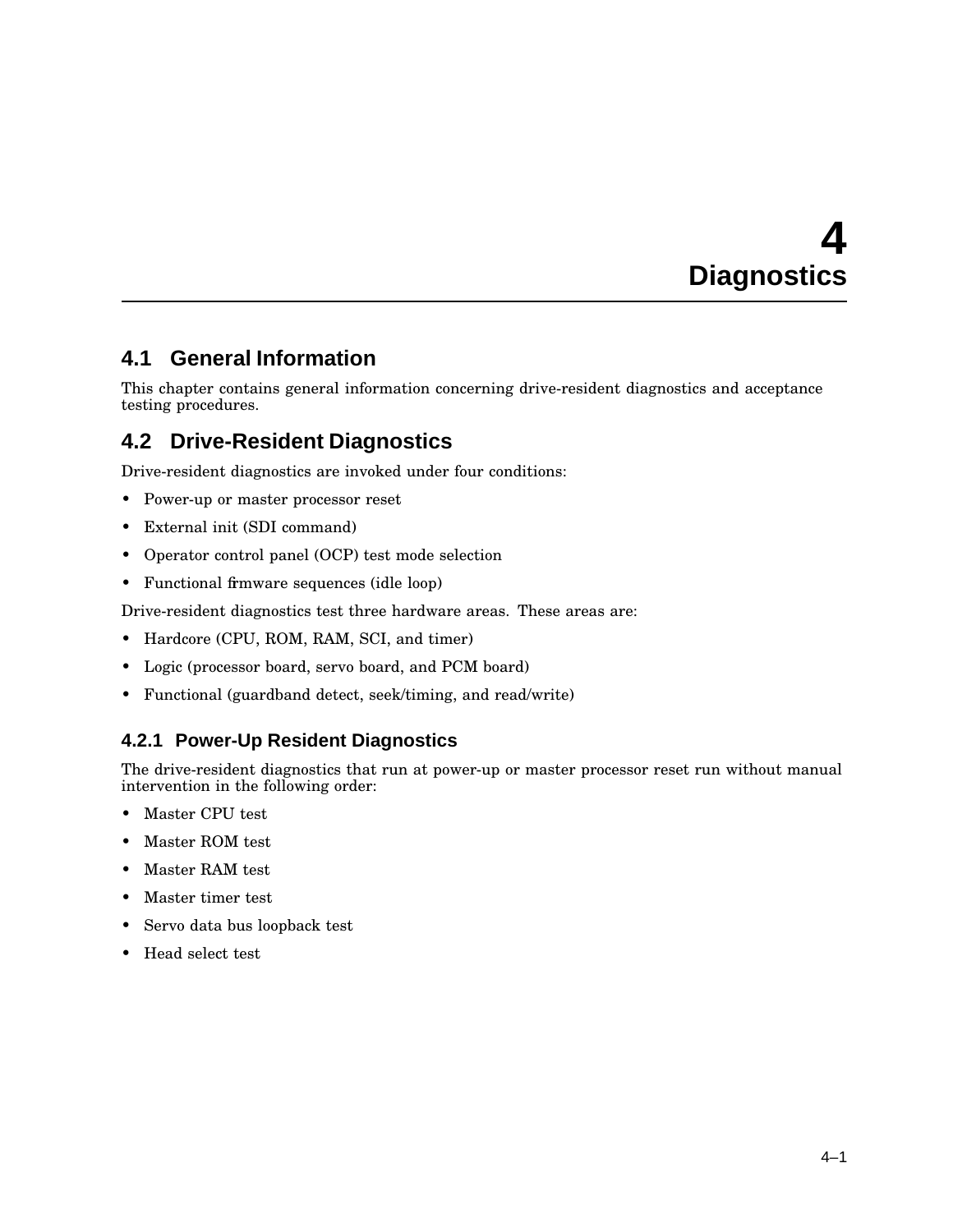### **4.3 Test Selection from the OCP**

Use the following procedure to select and run resident diagnostics from the OCP (refer to Figure 4–1):

- 1. Select the Test switch. (Test defaults to zero.)
- 2. Select the Write Protect switch to initiate resident diagnostics.
- 3. Select the diagnostic using Port A and Port B switches (refer to Figure 4–1).
- 4. Start the test by selecting the Write Protect switch.
- 5. Stop the test by selecting the Port A or Port B switch.
- 6. Restart the test by selecting the Write Protect switch again.
- 7. Select the Test switch to exit the test mode.

Run the resident diagnostics from the OCP in the following order:

- 1. Test T 00: Drive spun down.
- 2. Test T 00: Drive spun up.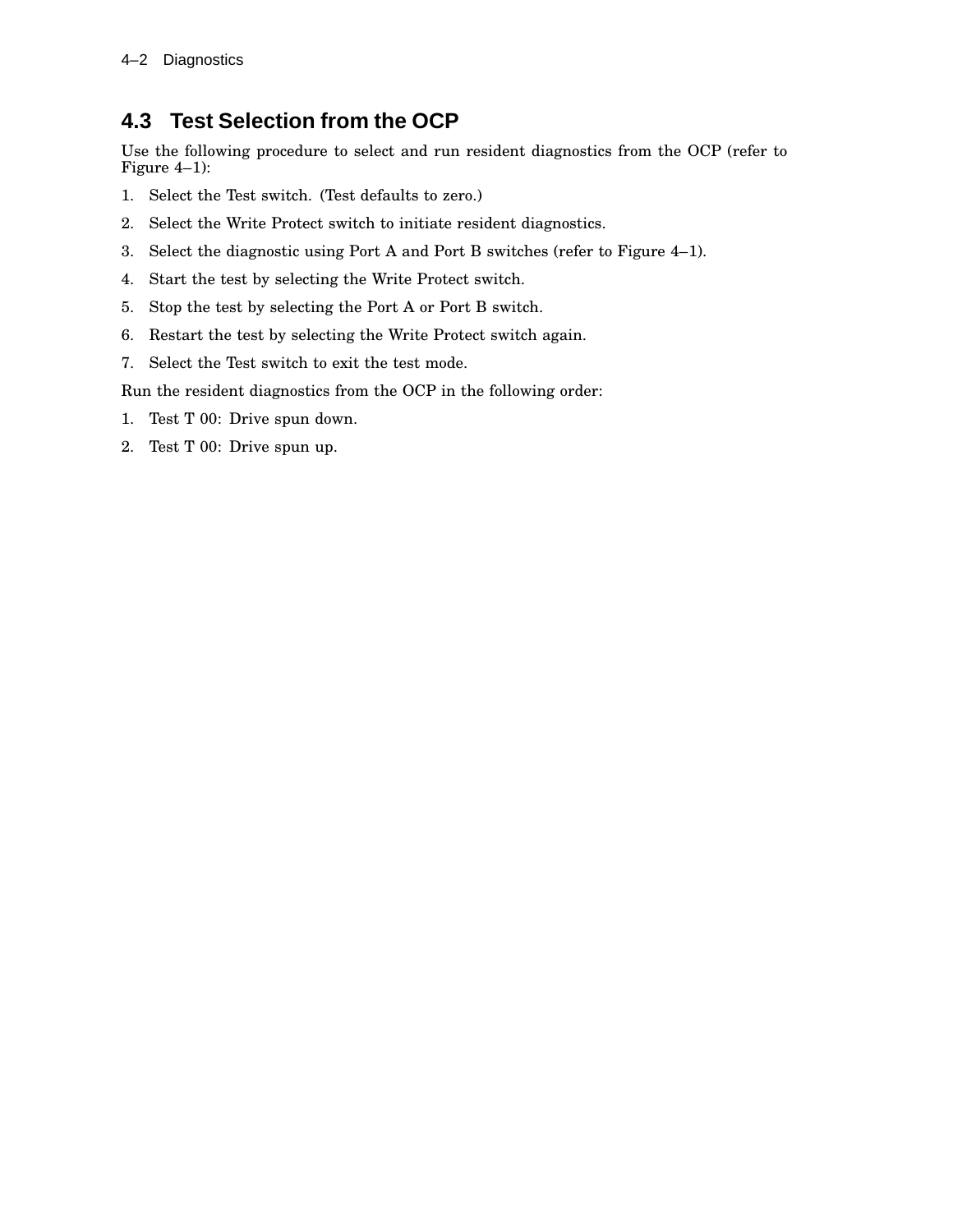

CXO-2139B

#### **Figure 4–1 Test Selection Flowchart**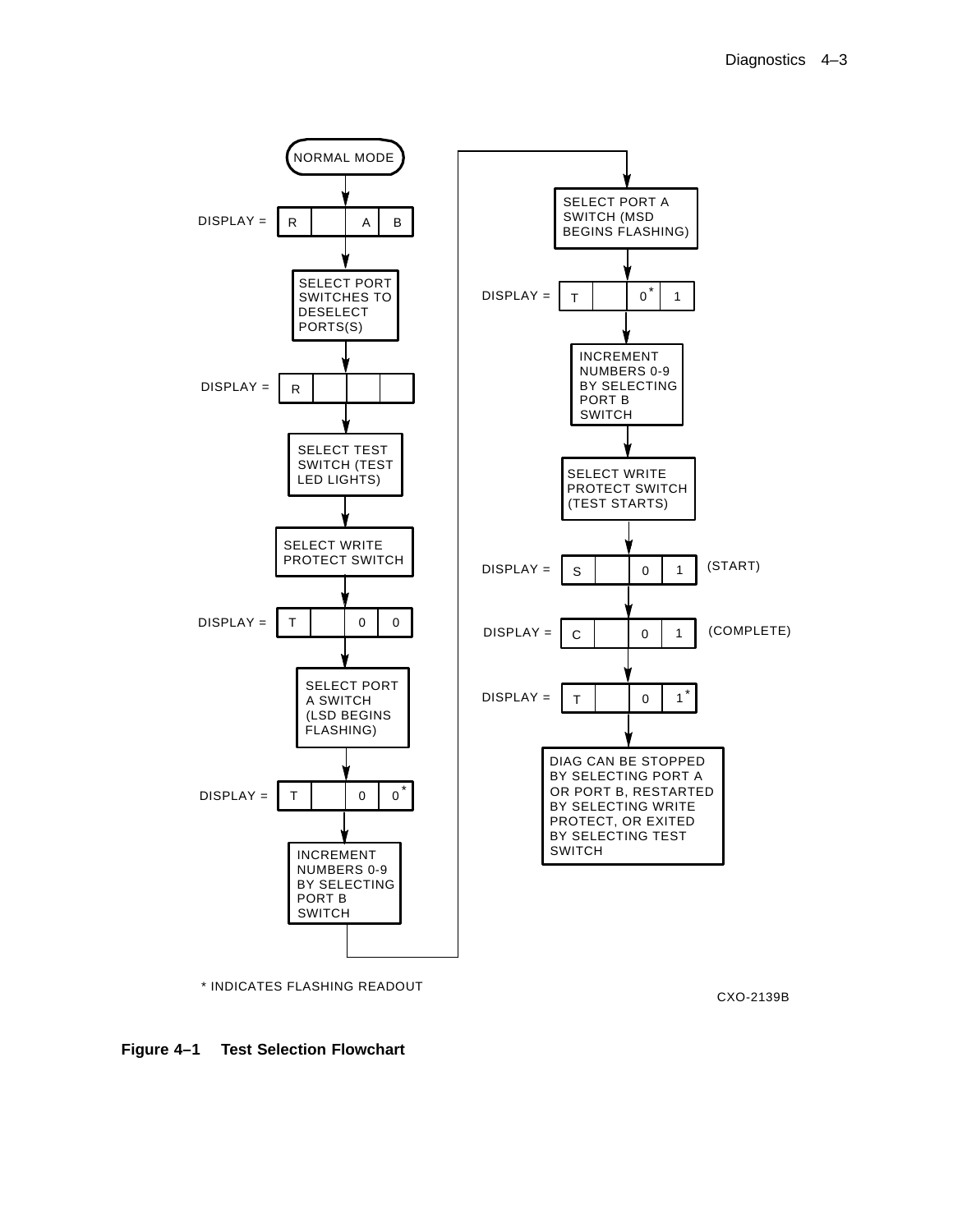# **A Customer Equipment Maintenance**

This appendix will assist customers in maintaining their equipment to ensure the highest level of equipment performance and reliability. Specifically, this appendix addresses the maintenance of SA6xx/SA8xx storage array cabinet systems.

### **A.1 Customer Responsibilities**

The customer is directly responsible for:

- Supplying accessories, including storage racks, cabinetry, tables and chairs, as required.
- Making the appropriate documentation available in a location convenient to the system.
- Obtaining cleaning supplies specified in this appendix.
- Performing the specific equipment maintenance described in this appendix.

### **A.1.1 Cleaning Supplies**

To properly maintain the equipment, the customer must acquire the following items and supplies:

- Vacuum cleaner with flexible hose and nonmetallic, soft-bristle brush attachment
- Isopropyl alcohol (at least 91%) (Digital P/N 29-19665)
- Lint-free tissues or cloths
- All-purpose spray cleaner

#### **CAUTION**

**When using spray cleaner, do not spray cleaner directly into computer equipment. This could adversely affect equipment reliability or damage electrical components.**

#### **A.1.2 Ongoing Equipment Care**

The following should be performed on an ongoing basis:

- Keep the immediate area in front of the storage array cabinets free of obstructions.
- Keep the exterior of the cabinets and the surrounding area clean. Use a lint-free cloth and isopropyl alcohol to remove sticky residue left on painted surfaces by customer cabinet number labels, and so forth.
- Maintain the site temperature/humidity to comply with Digital's recommended environmental range (reference product-specific documentation). This will ensure the highest product reliability and product life goals are achieved.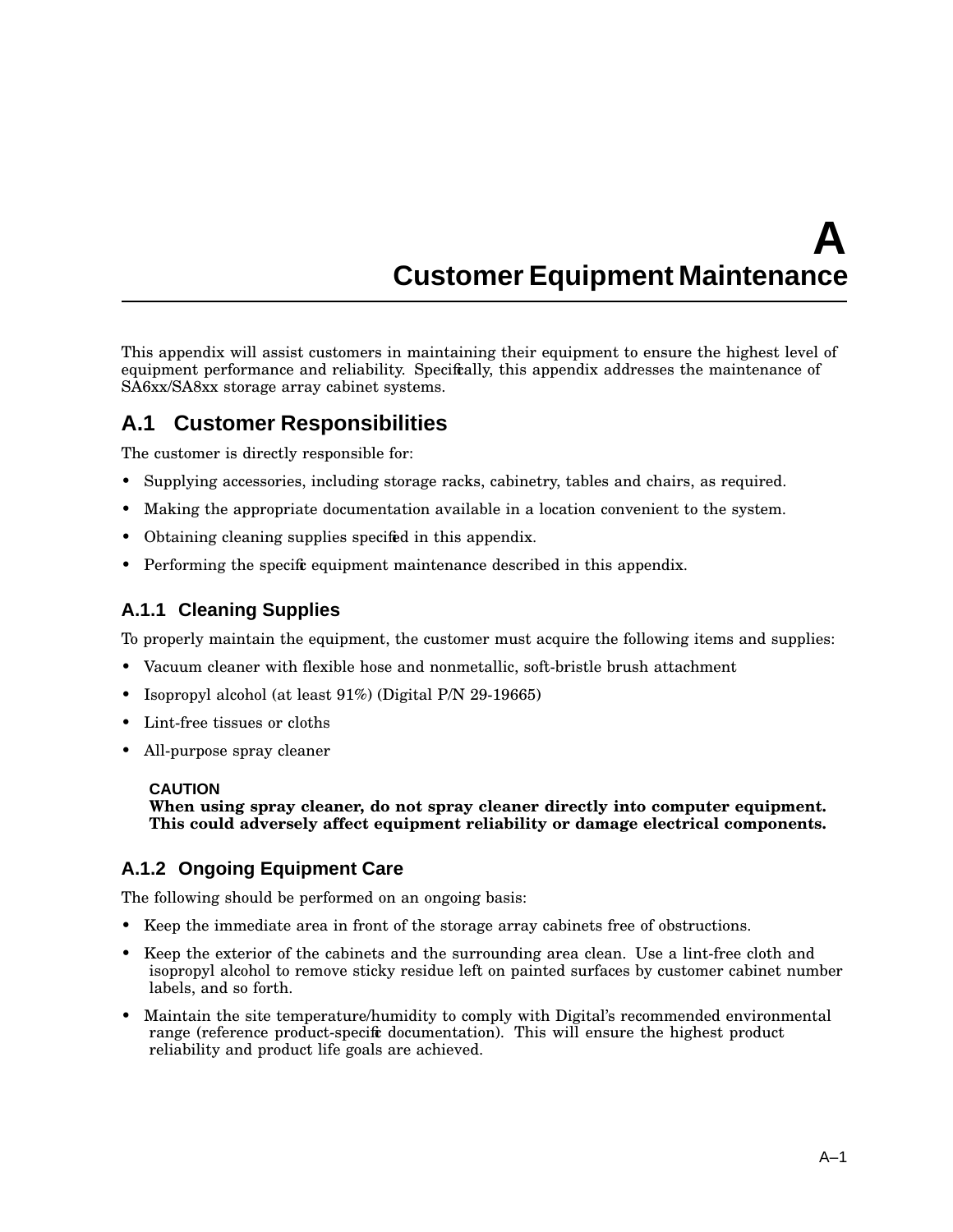### **A.1.3 Monthly Equipment Maintenance**

The following tasks should be performed on a monthly basis, or more often if environment warrants:

#### **CAUTION**

#### **Avoid touching the operator control panel switches during cleaning operations. The state of the drives could change and affect the operation of the subsystem.**

- Vacuum and/or wipe top of storage array cabinet with a lint-free cloth.
- With a soft-bristle brush attachment, vacuum the air vent grill on the front door of the storage array cabinet. Leave the front door assembly attached to the storage array cabinet while vacuuming.

#### **A.1.4 Maintenance Records**

Digital suggests the customer keep an accurate log of all equipment maintenance. A maintenance log form for SA6xx/SA8xx storage array cabinets is included in this appendix for customer use. This form may be reproduced and inserted in the customer's site management guide for record-keeping purposes.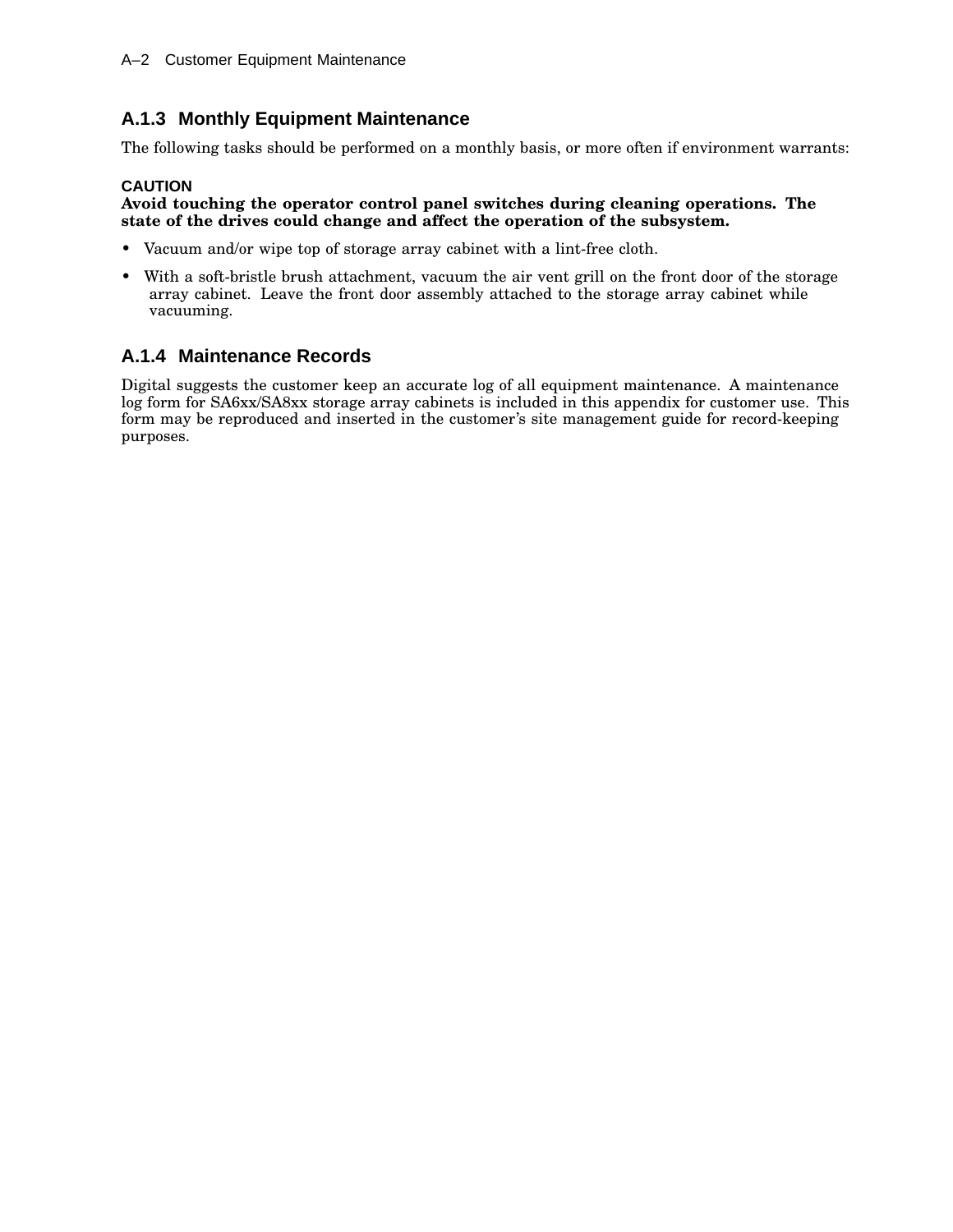| DATE OF<br>SERVICE | TYPE OF SERVICE PERFORMED CABINET S/N CABINET S/N | I. | CABINET S/N CABINET S/N |  |
|--------------------|---------------------------------------------------|----|-------------------------|--|
|                    |                                                   |    |                         |  |
|                    |                                                   |    |                         |  |
|                    |                                                   |    |                         |  |
|                    |                                                   |    |                         |  |
|                    |                                                   |    |                         |  |
|                    |                                                   |    |                         |  |
|                    |                                                   |    |                         |  |
|                    |                                                   |    |                         |  |
|                    |                                                   |    |                         |  |
|                    |                                                   |    |                         |  |
|                    |                                                   |    |                         |  |
|                    |                                                   |    |                         |  |
|                    |                                                   |    |                         |  |
|                    |                                                   |    |                         |  |
|                    |                                                   |    |                         |  |
|                    |                                                   |    |                         |  |
|                    |                                                   |    |                         |  |
|                    |                                                   |    |                         |  |
|                    |                                                   |    |                         |  |
|                    |                                                   |    |                         |  |
|                    |                                                   |    |                         |  |
|                    |                                                   |    |                         |  |
|                    |                                                   |    |                         |  |
|                    |                                                   |    |                         |  |
|                    |                                                   |    |                         |  |

#### **CUSTOMER EQUIPMENT MAINTENANCE LOG FOR STORAGE ARRAY CABINETS**

CXO-2964A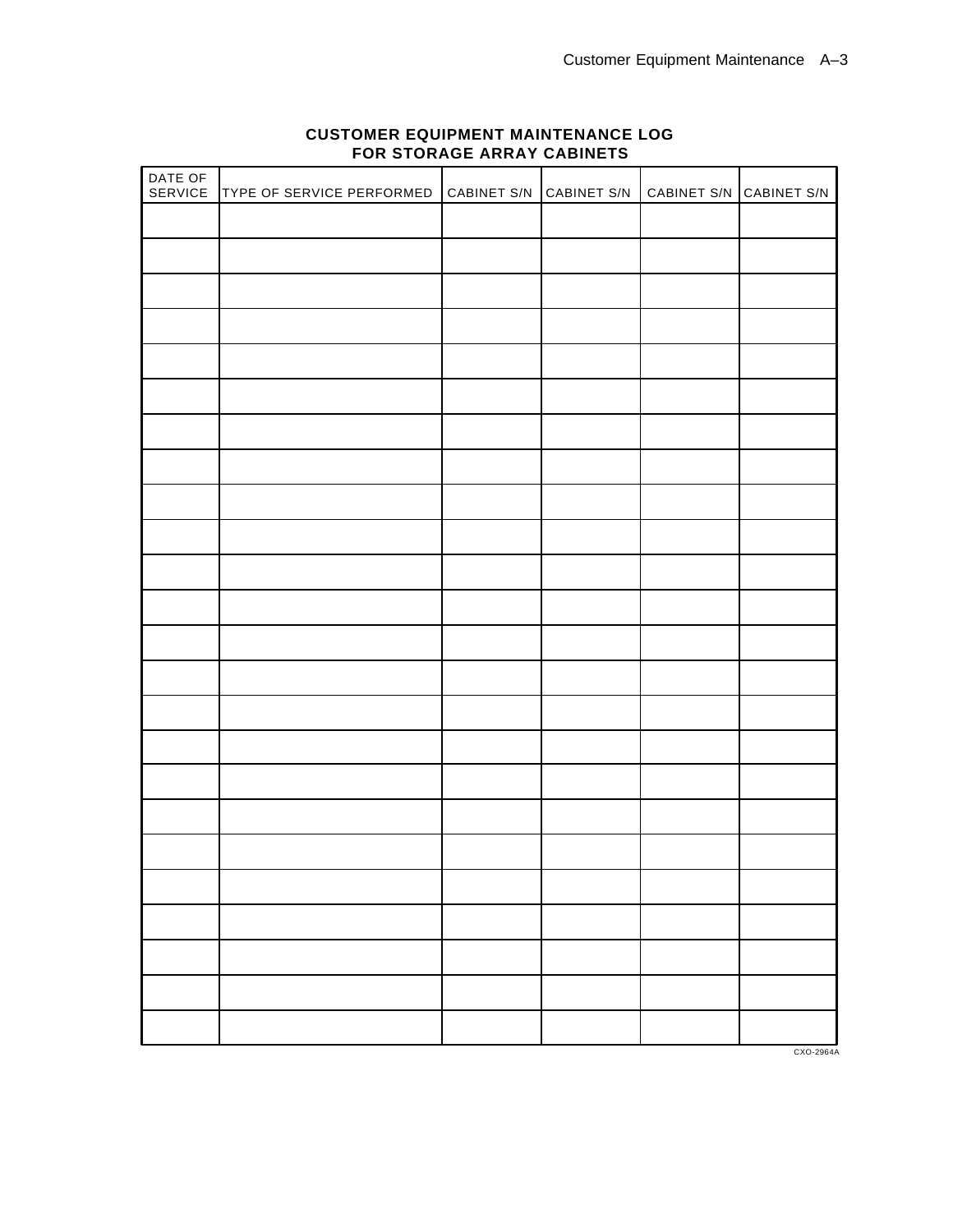## **Index**

### **A**

Acceptance testing, 3–4 AC power wiring, 2–5

### **B**

Backing up data, 1–4 fle duplication,  $1-4$ journaling, 1–4

### **C**

Confguration, RA90/RA92 subsystem, 1–1 Controller, 881 power, 2–4 Customer equipment maintenance, A–1 Customer equipment maintenance log, A–3

### **D**

Data rates, 1–7 Description, RA90, RA92 disk drives, 1–1 **Diagnostics** drive-resident, 1–1, 1–3, 4–1 sequence, 4–1 Documentation, related, vii DSA/SDI compatibility, 1–1 Dual-port configuration, 1-2

### **E**

Electrical specifications, 1–8 Electrostatic discharge, 1–5 Environmental limits maximum, 1–9 recommended, 1–9 ESD wrist strap, 1–5

### **G**

Grounding, static protection, 1–5

#### **H**

Hardware maintainability, 1–1 HDA, 1–1

### **I**

I/O port label, location, 2–3 Idle-loop, 1–3 Input current (amps), 1–8 Inrush current, 1–8

### **L**

Latency, 1–7

#### **M**

Maintenance strategy, 1–5

### **O**

**OCP** functions, 3–1 lamp testing, 3–4 switches and indicators, 3–1 Operating modes, RA90/RA92, 3–8 fault display mode setup, 3–10 normal mode setup, 3–8 test mode setup, 3–12 Operator control panel See OCP

### **P**

Physical characteristics, 1–7 Power cord installation, internal, 2–3 Power dissipation, 1–8 Power precautions, 2–3 Power up problems, 3–3 resident diagnostics, 1–3, 3–1, 4–1 Preventive maintenance, 1–1 Programming drive unit address, 3–6